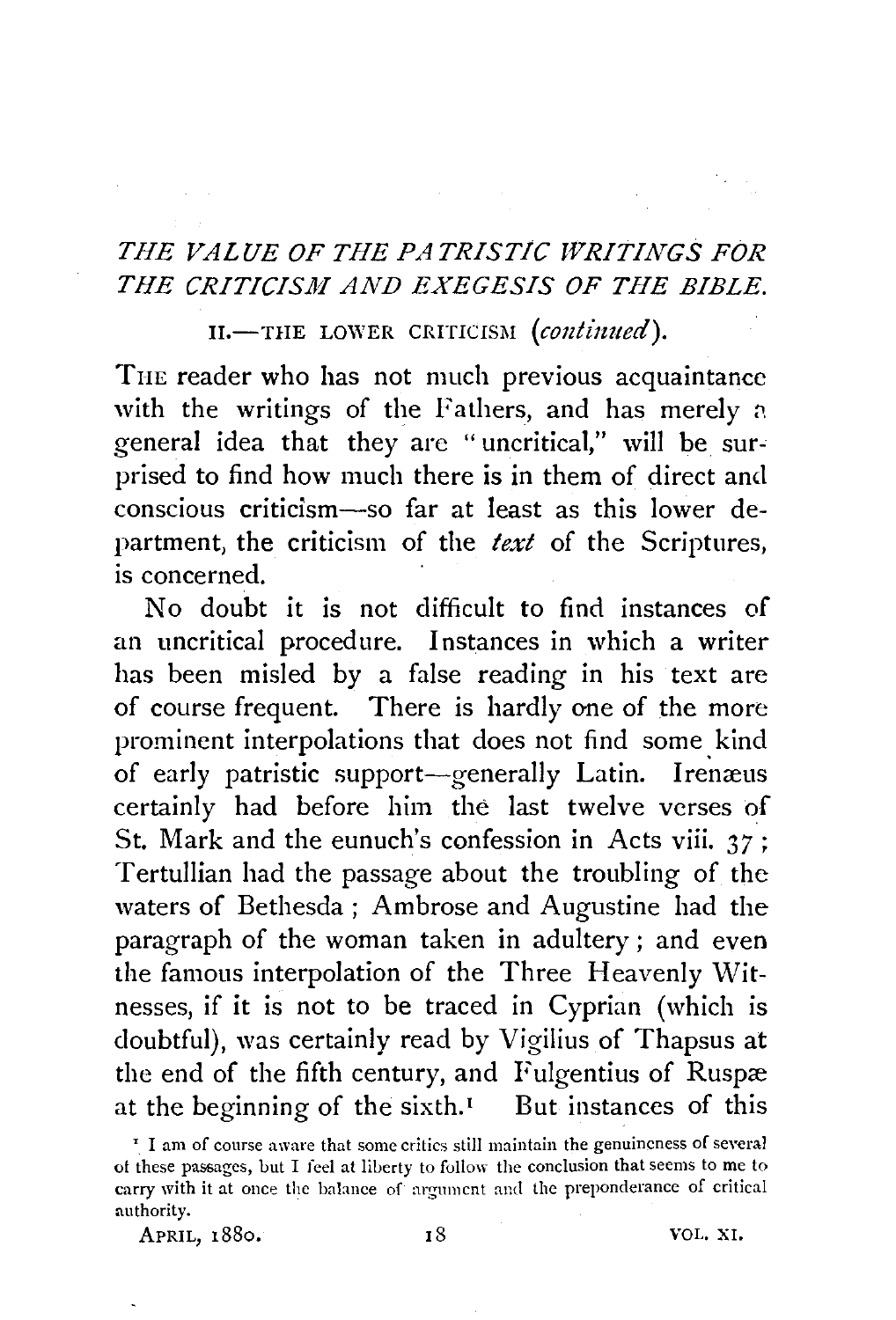kind, where the author has simply followed his MS., seldom rise to a high degree of wilfulness, or shew a marked incapacity for textual criticism. If we look about for evidence of such incapacity we are hardly surprised to find a near approach to it in the writings of Tertullian. The unfortunate heretic Marcion falls under his lash for the freedom with which he had mutilated or tampered with the text of a number of books of the New Testament. Not content, however, with castigating him for real offences, Tertullian is equally severe upon him for others that are imaginary. Thus, on Luke xii. 51 ("Suppose ye that I am come to give peace on earth ? I tell you, Nay ; but rather division"), he takes Marcion to task for substituting "division" for "a sword." "Marcion must needs alter, as if *a sword* could do anything but *divide."* <sup>1</sup> The real alteration is, of course, not Marcion's, but Tertullian's own. He is quoting from memory, and hasi n his mind the paraliel passage in St. Matfhew.

In like manner, on Galatians ii. 5 ("To whom we gave place by subjection ; no, not for an hour"), Tertullian calls this a " vitiated text;" because of the introduction of the negative.<sup>2</sup> It is clear that his own copy had not the negative. In this it agreed with a number of Latin authorities--both the Greek and Latin columns of Cod. D. (Claromontanus), and the Latin of its fellow MS. Cod. E. (Sangermanensis), the translator of Irenæus, Victorinus, the Ambrosian Hilary, Pelagius, and others. But though it had in some way slipped out of the Western copies, the negative was undoubtedly part of the true text, and the charge of interpolation which Tertullian brings against Marcion recoils upon himself.

<sup>1</sup> Adv. Marc. iv. 29. **• Ibid. v. 3.**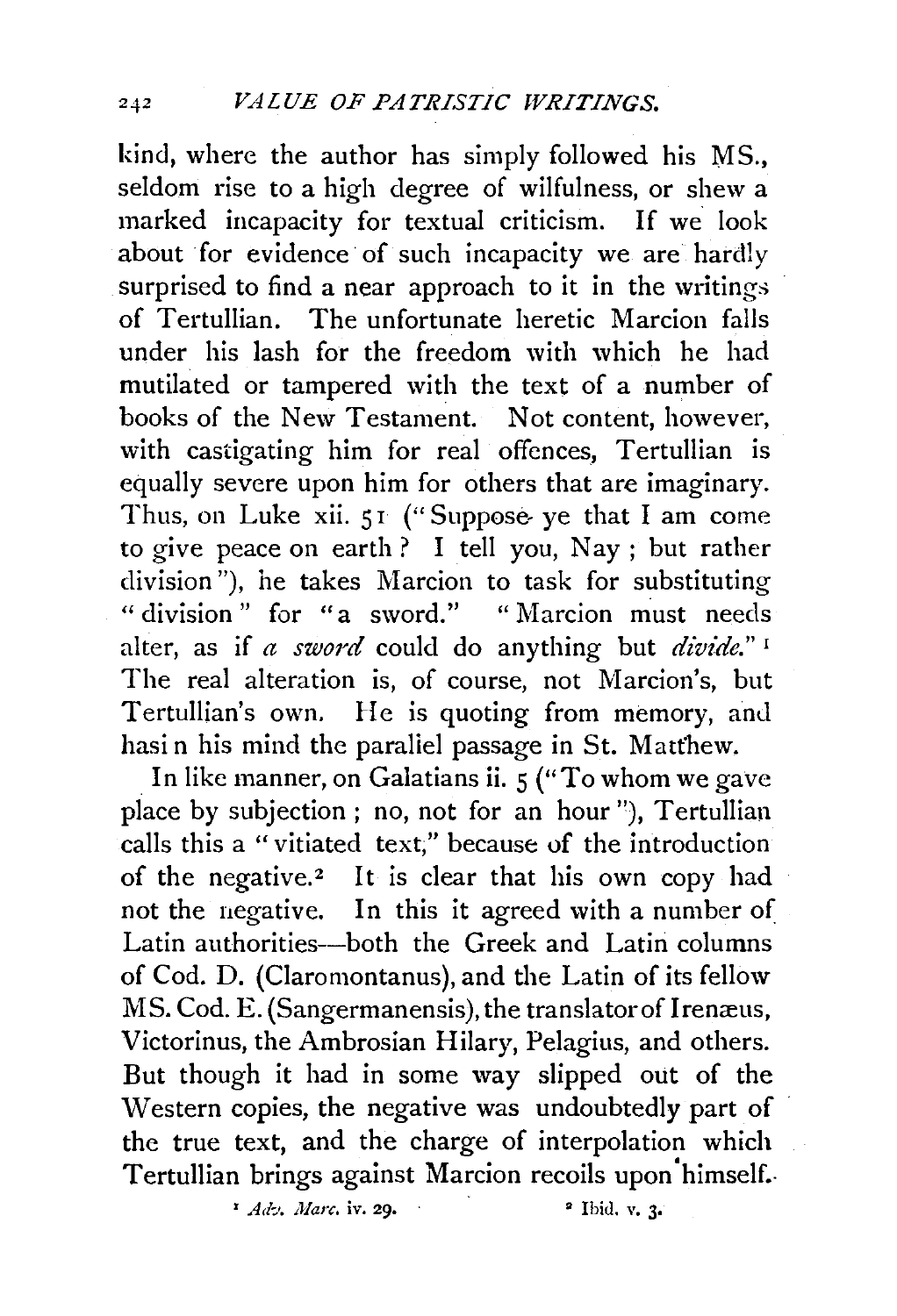Tertullian had argued, in the manner of an advocate, for the omission of the negative on internal grounds. He was able to make *some* sense out of the reading, though really an inferior one. But it is impossible to make any sense out of a reading which he accepts in Hebrews vi. 5, 6. Here a defect in his MS. led him to write, instead of "powers of the world to come, if they shall fall away," "if they shall fall away with this ·declining age." <sup>I</sup>

But the most extraordinary case is one in which -complete nonsense is combined with unfairness· to an .adversary. The Valentinians read in John i. 13, as we read, "Which were born not of blood, nor of the will of the flesh, nor of the will of man, but of God." Tertullian calls them "adulterators," and himself contends for the reading, " who was born," in the singular, which he makes refer to Christ.<sup>2</sup> A glance at the context might have shewn that this was impossible; and .a little inquiry might, perhaps, have established the good faith of the Valentinians; but it was Tertullian's habit to wield the scourge first and then to inquire whether the use of it was justified afterwards ; or rather, not to inquire whether it was justified at all.

A fitting pendant for this is supplied by a similar instance in the writings of Ambrose. A certain gloss had found its way into the Western text of John iii. 6. To the words, "that which is born of the Spirit is spirit," was added, " because the Spirit is God, and is born of God." On this Ambrose, who is arguing against the Arians, comments thus: "So clearly do you .Arians bear witness that this passage applies to the

<sup>&</sup>lt;sup>1</sup> De Pudicit. c. 20; compare Rönsch, D,is N. T. Tertullian's, p. 725-

<sup>&</sup>lt;sup>2</sup> De Carne Christi, c. 19; compare Rönsch, p. 651.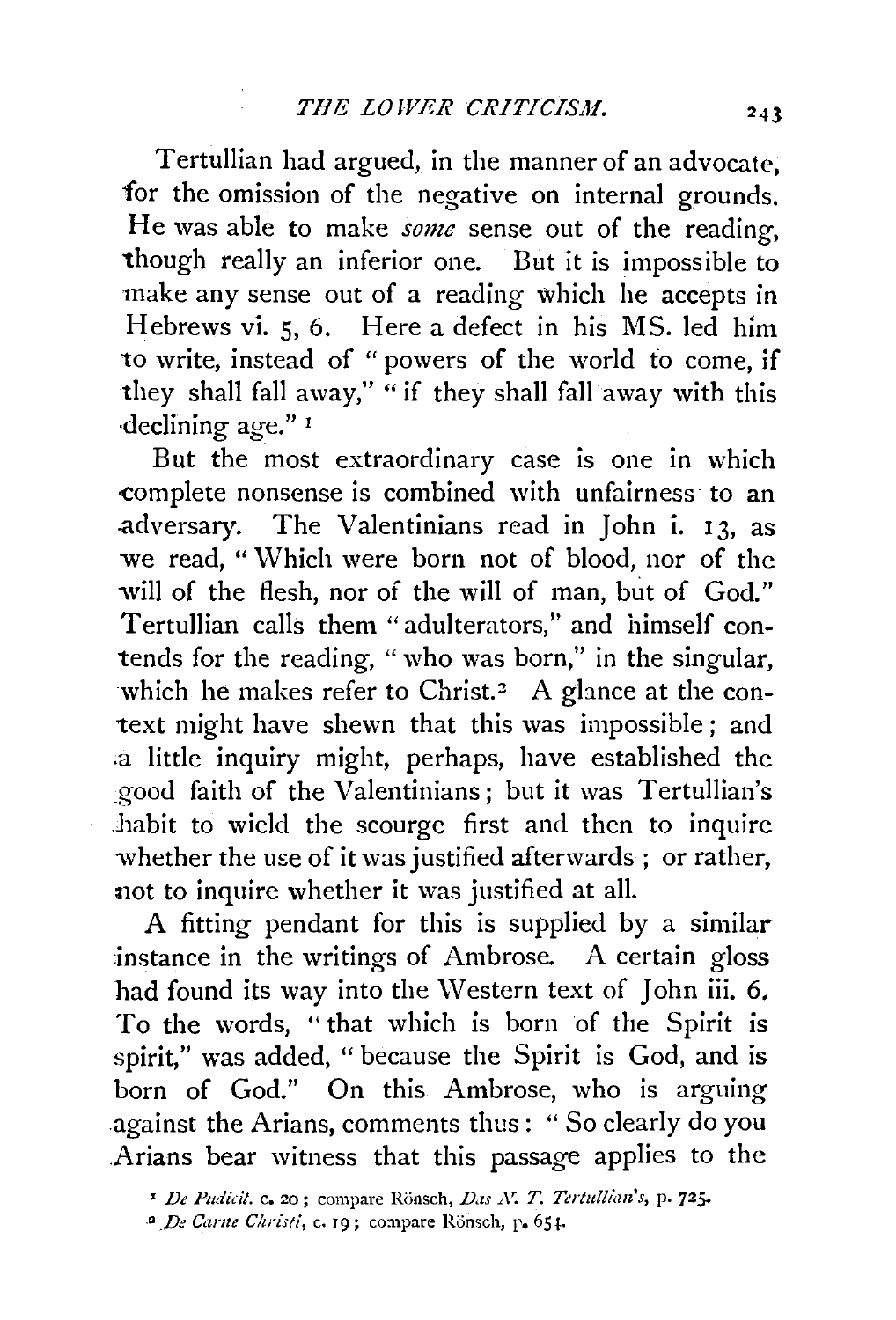Spirit, that you erase it from your copies. And would indeed that you expunged it from your own copies. and not: from those of the Church ! For at the time when Auxentius held down the Church of Milan with the armed hosts of an impious heresy, or else when the Church at Sirmium was being harassed by Valens and Ursatius, its own priests wavering in their loyalty, this. falsification and your sacrilegious deed was detected in the copies belonging to the Church. And perhaps you, have done the same thing in the East." Similarly Fulbert : " The Arian hearers, forasmuch as they denied that the Holy Ghost is God, struck out that saying of the Saviour's from the Gospel, *The Spirit is God.*"<sup>1</sup>

Yet even Tertullian was aware of the possibility of various readings. In one place he appeals from the Latin to the " Greek original" (Græco authentico) ;. though to what particular reading he appeals is not quite clear ; in any case it is probably a wrong reading.2 In another place he gives Marcion credit for· possibly having a different reading from his own. In I Corinthians xv. 55, he writes as an alternative, "Where, 0 Death, is thy victory, or thy contention," combining his own reading, "contention" (vetros) with. Marcion's reading, "victory" (vixos).<sup>3</sup> And elsewhere he has treated erroneous readings of Marcion's in such; a way as to leave it doubtful whether they were not . .also his own.

 $\overline{W}$  When we leave Tertullian and some of his Westernallies, there are not wanting signs of greater critical activity and circumspection. In mere ways than one it is remarkable to what an extent the critical methods.

<sup>&</sup>lt;sup>1</sup> Both quotations are given by Tischendorf *ad loc*.

<sup>&</sup>lt;sup>2</sup> De Monogam. c. 11. <sup>3</sup> Adv. Marc. iv. 40; comp. Rönsch, p. 685.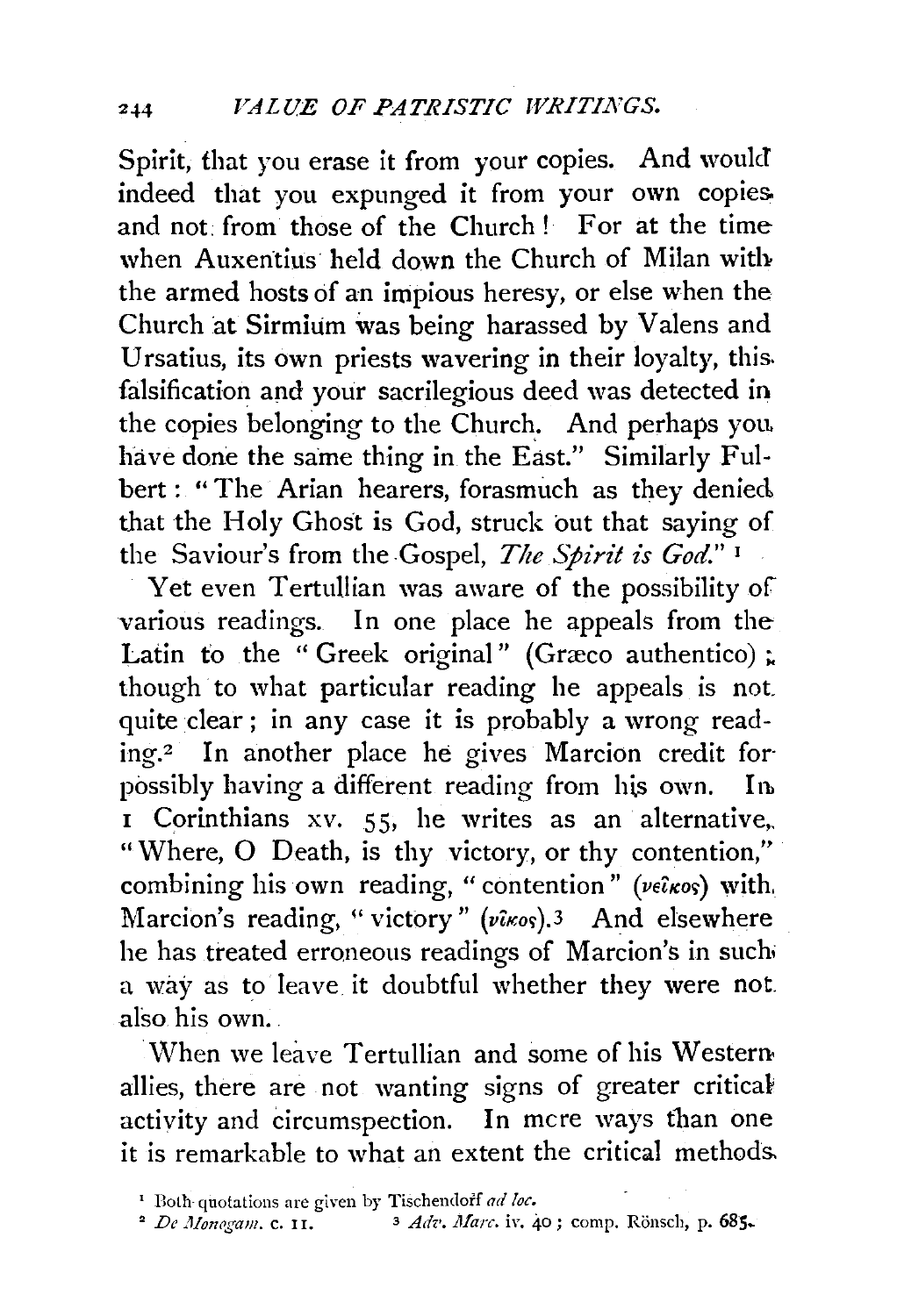of antiquity resemble our own. It would be not quite true to say that even the best of the ancient critics were on the same level with the best of our own day, but they were not very far from being on a level with the second best, or with all but one or two of a previous generation, in which the principles of textual -criticism were less well understood.

It makes a strange impression upon us to find a writer at the end of the second century already appealing to the authority of MSS.; and not only so, but laying stress upon the age and character of the MSS. to which he appeals, and going yet a step further than this in suggesting the origin of a corruption which he has before him. Irenæus wrote only little more than a century after the probable date, and· less than a -century after the traditional date, of the composition of the Apocalypse; yet even in his time the text of that book had been corrupted. In treating of the coming of Antichrist, Irenæus alluded to the number ·of the beast as prefigured in the six hundred years of the life of Noah and the dimensions of the image set up by Nebuchadnezzar. These together gave the number  $666.$  "Such being the state of the -case, and this being the number that he found *in all*  the good and ancient copies, those who have seen John face to face also bearing witness to it, history (itself) telling us that the number of the name of the beast; according to the Greek method of counting, will make by the letters contained in it six hundred and· sixty-  $\sin x$ ; that is, the tens equal in number to the hundreds and the hundreds to the units. . . . This being so, I know not how some have gone wrong, following a way of their own, and have displaced the middle figure of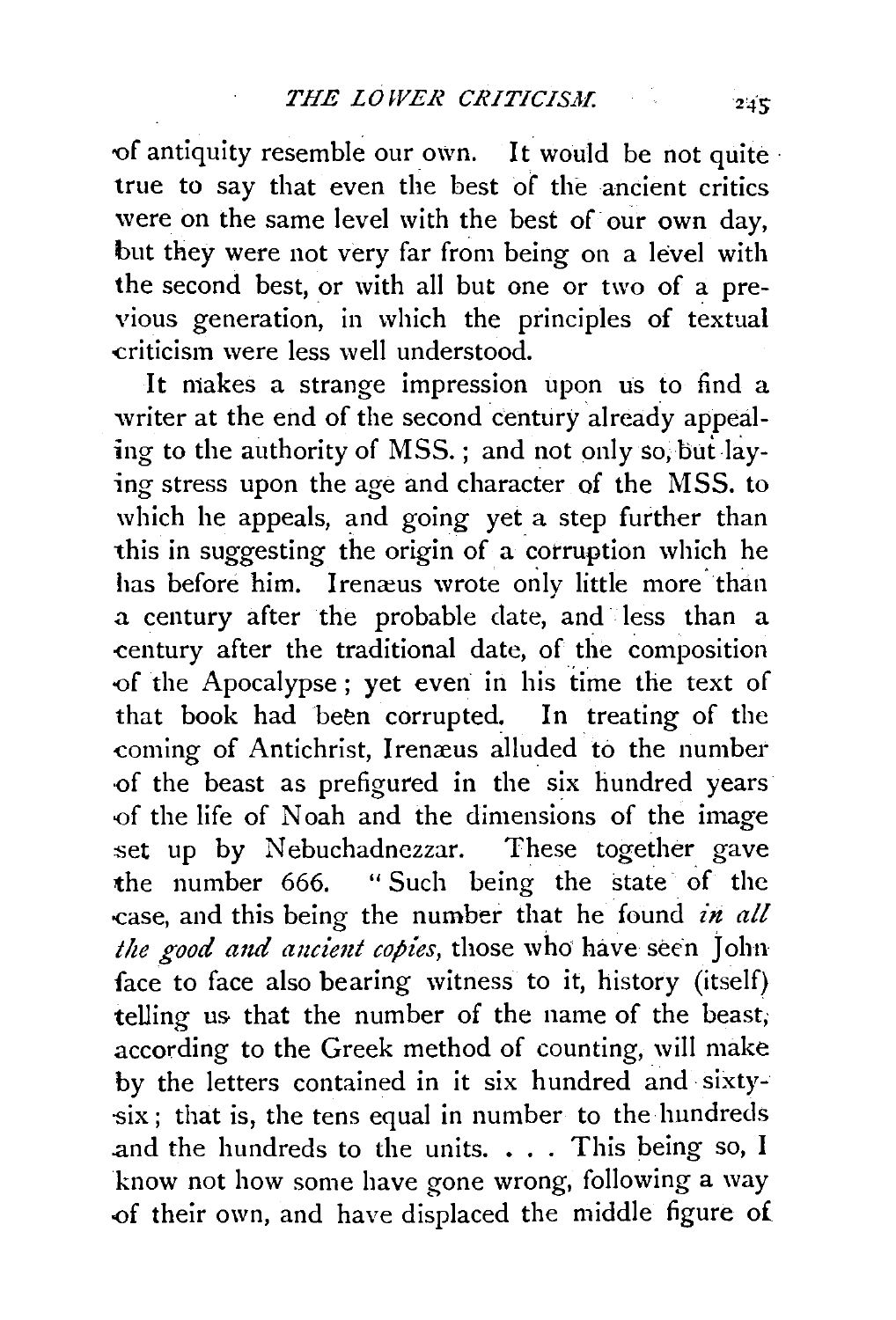the name, subtracting 50 from it, and for six tens wanting to have only one. I suspect this is an error of the scribes, as often happens, from the fact that numbers are expressed by letters ; and so the Greek letter which denotes sixty easily became broadened (expansam<sup>1</sup>) into the iota of the Greeks [ $\kappa'$  for  $\xi_{\kappa'}.$ or 16 for 66]; then others received this reading without further investigation, and some simply and unseasonably made use of it, while others, from want of scholarship  $(a\pi\epsilon\omega\alpha\lambda/\alpha\nu)$  went so far as to seek for a name corresponding to this erroneous and falsified number." <sup>2</sup>

Here we have four distinct elements of modern criticism $-(1)$  a distinction between MSS. as "good and old," or the reverse; (2) the acceptance of one reading and rejection of another on the evidence of these "old and good" MSS.; (3) the confirmation of the same reading by internal probability;  $(4)$  an attempt to account for the origin of the corrupted reading. It is true that the clause containing this last point is rejected as spurious by Mr. Harvey, the editor of Irenæus, but there are no documentary grounds for the rejection; and though the passage may no doubt be a gloss, it seems to be sufficiently paralleled by another that wiH be adduced presently.

This passage from Iremeus is doubly interesting, from its early date and because of the number of points to which it gives illustration. It is not, however, at all unique. I proceed to give other examples. of each particular. And first, of the distinction in MSS.

<sup>&</sup>lt;sup>I</sup> It is not easy to see how  $\Xi$  could be "broadened" into I. Mr. Harvey (ad' *ioc.*) thinks that the change was from  $\Xi$  to EI.  $\frac{2}{3}$  *Cont. H.cr.* v. 30. 1.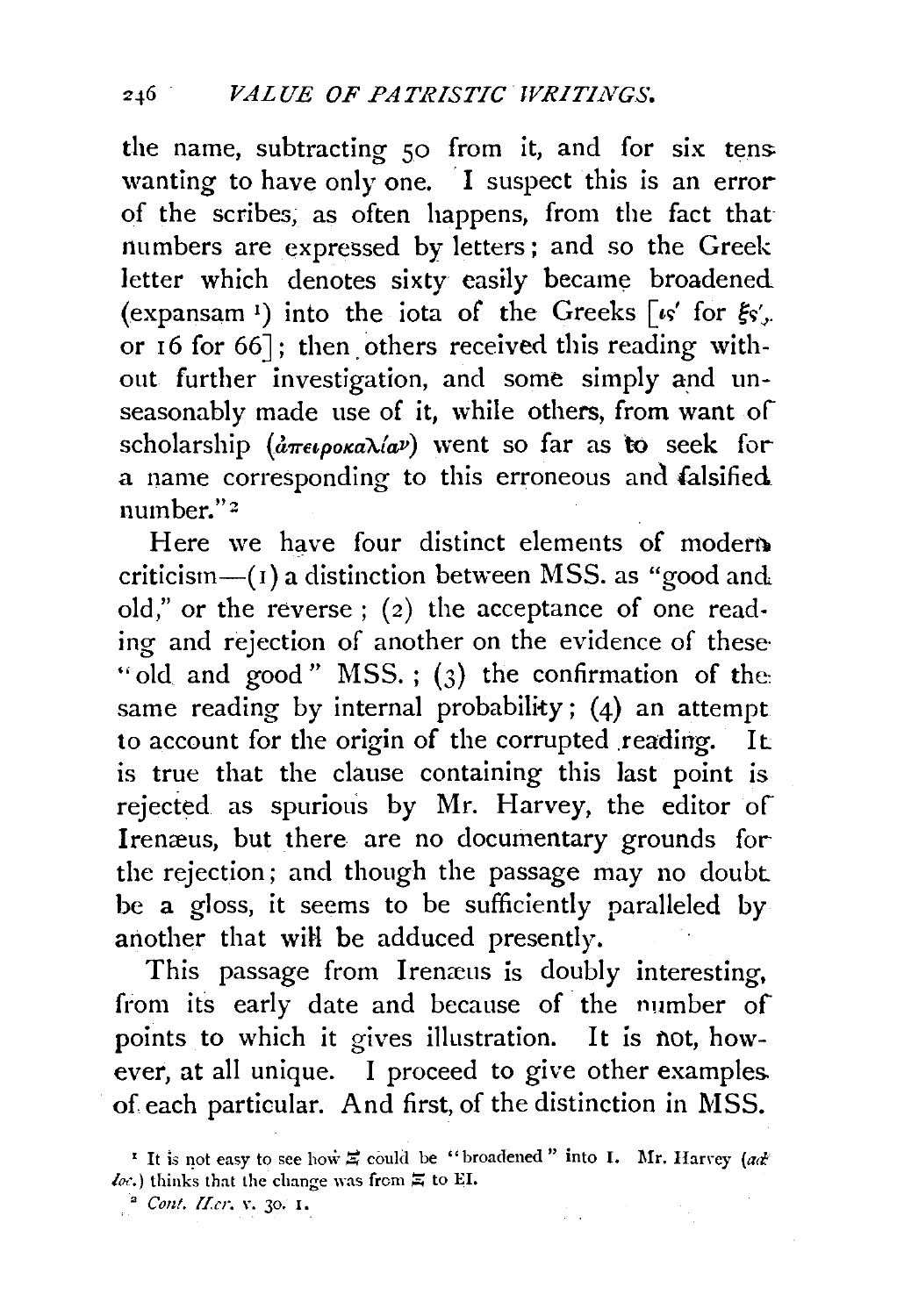between "old and late," "good and inferior," and the like. In several important readings this distinction is appealed to. Thus on Matthew v. 22, "Whosoever is angry with his brother *without a cause*," several of the Fathers note the omission of the last words. The Pseudo-Athanasius writes, "So it is contained in the accurate copies; the word [s] *without a cause* are an addition." Again, Jerome, in the treatise against Pelagius, says, " In most of the ancient copies *without a cause* is not added;'' and in his Commentary on St. Matthew, " In some copies there is added *without a cause,* but in the true copies the statement is absolute, and anger is forbidden altogether." And Augustine considered this point worthy to be inserted among his *Retractations:*  "We have now better understood the Verse, Whoso*ever is a11gry with his brother:* for the Greek copies have not the words *without a cause,* althouzh the sense is the same." $\frac{1}{1}$  The same writer says, in regard to another spurious addition of a like kind, Matthew vi. 4, " Thy Father ... shall reward thee *opmly,"*  " Many Latin copies have *opmly;* but because we do not find it in the Greek copies, which are earlier, we will not argue from it."  $2$  Here we have a clear conception of the importance of priority in date in the evidence for any given reading ; and here, as in the last case, the statement made is abundantly confirmed, both by the MSS. evidence that has come down to us and by the general verdict of modern criticism.

Rather more disputed and rather less precise, though probably not very far wrong, is the repeated assertion of Eusebius, that the last twelve verses of St. Mark's

<sup>&#</sup>x27; The passages are quoted by McCie!lan and Tischendorf *ad loc.* 

<sup>&</sup>lt;sup>2</sup> See McClellan ad loc.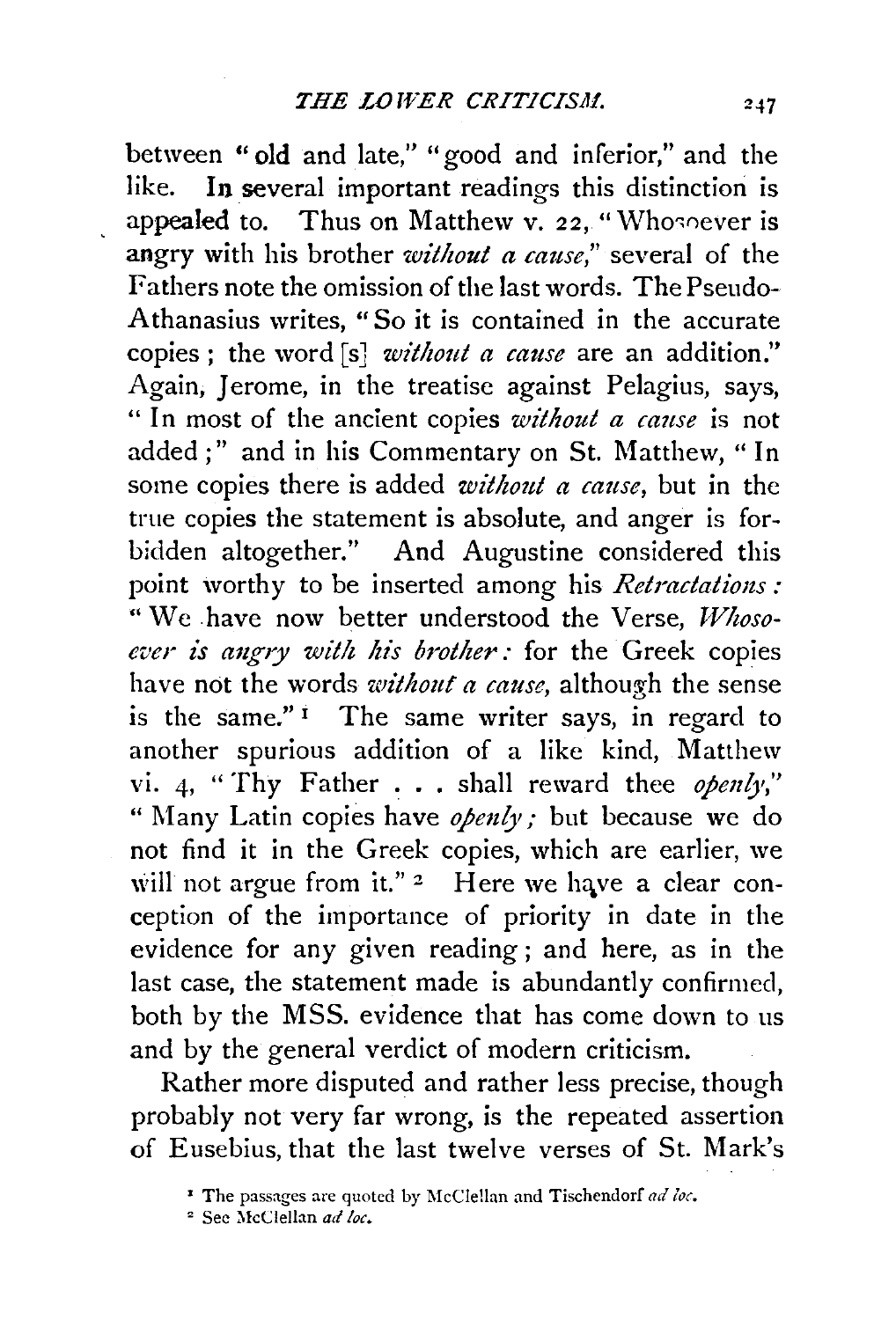Gospel are not found in "all the copies," "in the accurate copies," in " nearly all the Greek copies." A like assertion is made by Hesychius (or Gregory Nyssen) and by Jerome, but perhaps only quoting Eusebius. On the other hand, Victor of Antioch, writing a little later (about A.D. 425), first remarks that some have thought the conclusion of this Gospel spurious, but then adds that he himself has "put it together with the rest, as the truth is, from accurate copies, having found it in very many, according to the Palestinian Gospel of St. Mark."<sup>1</sup> There is a like division among the MSS. still extant,  $\dot{x}$  and B omitting the verses, and L presenting them in another form, while the great mass of MSS. contain them. Critical opinion is also divided, but with a decided preponderance in favour of the view' that the verses were not part of the original Gospel. The strongest advocates of the genuineness of the passage (Dr. Scrivener, the Dean of Chichester, and Mr. McClellan) do not seem to have thoroughly understood or rightly appreciated the principles of the critical school to which they are opposed.

Another controverted passage is the account of the Agony in the Garden in Luke xxii.  $43, 44$ . Here it is expressly stated by Hilary of Poitiers that "in very many copies, both Greek and Latin," nothing is found written about the Visit of the Angel or the " Bloody Sweat," and Jerome only says that it was found "in some copies."<sup>2</sup>

On another question, similarly controverted, the omission or retention of the words, "at Ephesus," in the address of the Epistle, which takes its name from that city, Basil alleges the support "of the ancient

 $\frac{1}{2}$  See the critical editions.  $\frac{1}{2}$  Ouoted by Tischendorf *ad loc.*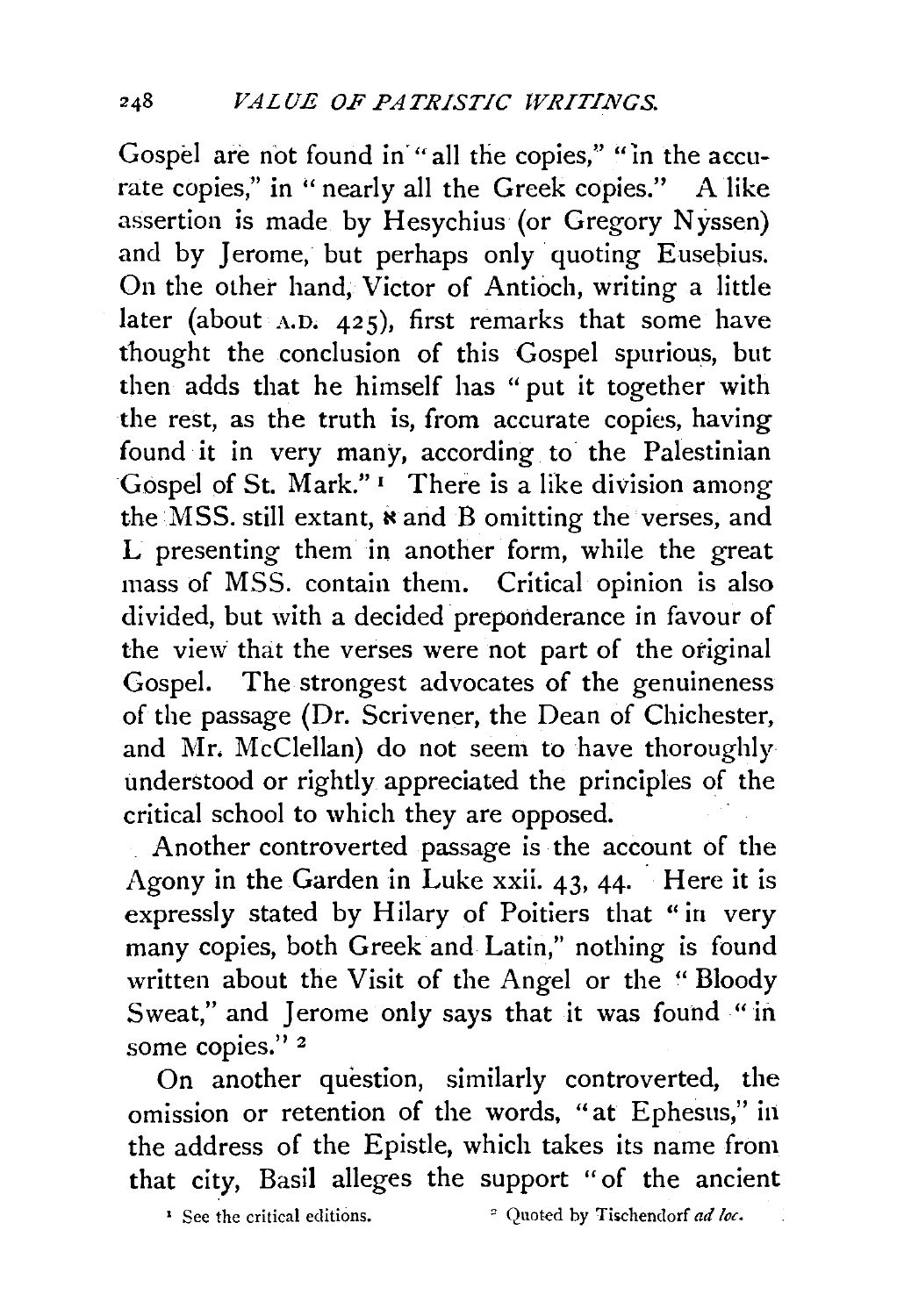copies" for his omission of the words, although Jerome only a little later seems to he unaware of any variation from the text now received.

For two other very interesting varieties of reading. " give my body *that I may glory,"* for "give my body *that I may be burned*" (καυχήσωμαι for καυθήσωμαι or καυ- $\theta$ *ifformal*) in I Corinthians xiii. 3, and *'thou shalt touch* Christ" for " Christ *shall give thee light*" (επιψαύσεις for *brupaucret)* in Ephesians v. J4, the Fathers themselves speak of the evidence as more or less balanced.<sup>1</sup>

The above are some instances of the division of MSS. into "old" and "recent," "trustworthy and untrustworthy," and of the preference given to the former class; and, so far as we have an opportunity of judging, the verdict of antiquity would seem to be in the main ratified. Not only does it seem that copies described as old were really old (for that, of course, may be taken for granted), but copies described as "good" were really "good," and more to be trusted than their rivals. · It can, perhaps, hardly be said that this will hold good throughout ; but at least it will hold good in the great majority of cases. To say thus much is at once to place a high value on patristic text-criticism.

But as we have seen in the case of the passage from Irenæus, the ancients were not guided solely by external evidence. There are many places where it is clear that they took account of internal considerations as well. Sometimes these considerations were derived · from the context. As, for instance, when Chrysostom;

<sup>&</sup>lt;sup>*I*</sup> As to the first, Jerome writes, "Apud Græcos ipsos ipsa exemplaria esse diversa;" as to the second, Chrysostom says, oi piv "invarious" pao, "Tov χριστού," οι δε "επιφαύσει σοι ό χριστός," and Theodoret finds the latter reading only in "some copies," though both he and Chrysostom prefer it. Jerome rejects the reading "touch" decidedly, on account of the context.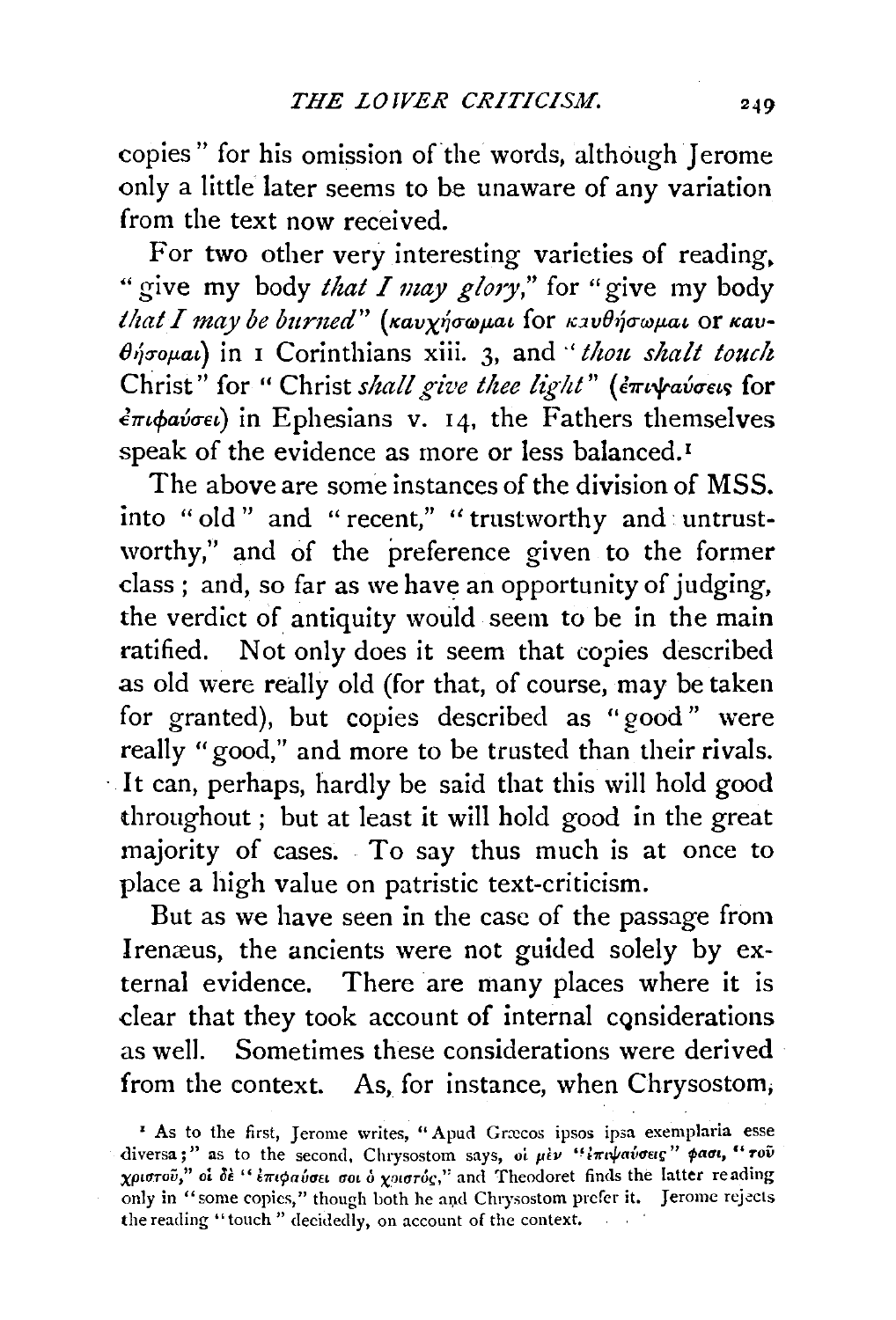in arguing for the received as opposed to the older punctuation of John i.  $\beta$ , urges that with the reading. "That which hath been made in him was life,'' the sense becomes "incomprehensible" (απερινόητον) and "inappropriate" (arorov), or again, when Origen says that in the next verse "some MSS. read *in Him* is  $life$ , not without plausibility" (oir  $d\pi t\theta d\omega$ s), or when, on Galatians ii. 5, Jerome maintains that the insertion of the negative gives a better sense, or when the same writer sums up his opinion on the passage just discussed (Eph. v. 14) thus emphatically, "Of one thing I am sure that with the interpretation and context of the passage the sense attributed to it *(i.e.,* by the false reaging) does not agree." 1 Sometimes the considerations of probability are drawn from other sources. Origen has two interesting discussions on the various readings in Matthew viii. 28, John i. 28, where the .argument turns on questions of topography. In the Commentary on St. John, when he comes to the verse, ''These things were done in Bethabara" (or rather, perhaps, Bethara) "beyond Jordan, where John was. baptizing,'' he remarks as follows: "We are not unaware that in a1most all the copies it stands, *These*  things were done in Bethany, and it seems that this was also the case formerly, and in Heracleon, indeed, we read *Bethany.* But we were convinced that we ought not to read *Bethany*, but *Bethabara*, when we visited those parts in order to trace out the footprints of Jesus and of his disciples, and of the prophets. For Bethany, as the same Evangelist says, the home of Lazarus and Martha and Mary, is fifteen furlongs distant from Ierusalem, while the river Jordan is removed

 $\cdot$  For the passages in full, see the critical editions.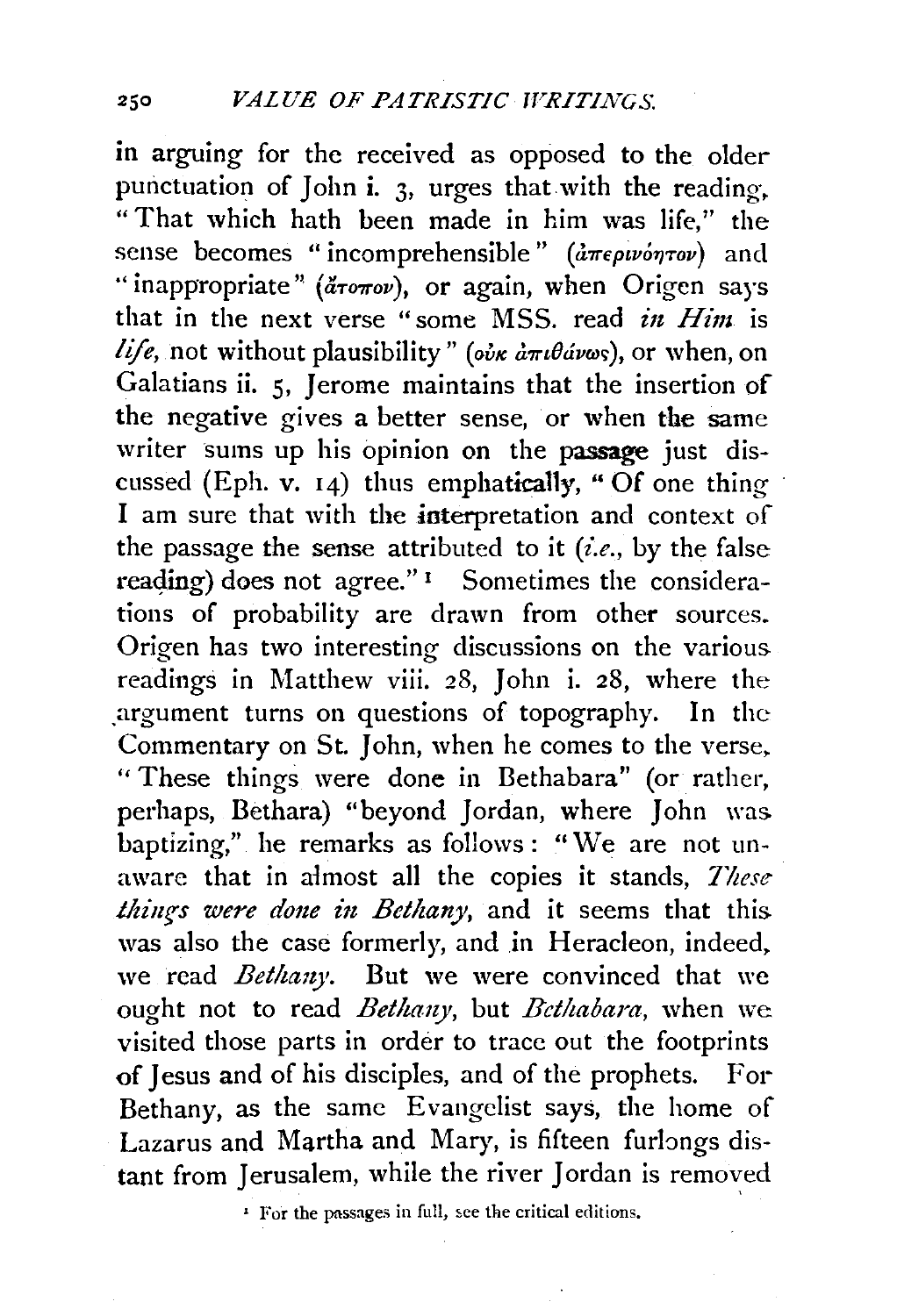from it by about 180 furlongs, speaking roughly. Neither is there any place with the same name as. Bethany near the Jordan ; but they say that Bethabara. is pointed out by the bank of the Jordan, and there they relate that John had baptized." Origen goes on to. urge that there is an appropriateness in the names. Bethabara, " house of preparation," was naturally applicable to the mission of the Baptist ; and Bethany. "house of obedience," was just as suitable for the home of Mary, Martha, and Lazarus. The other passage (Matt. viii.  $28$ )<sup>1</sup> is then introduced as an instance of the liability of the MSS. to mistakes in names ; and this becomes the subject of a very similar argument. " The incident of the swine being driven down a precipice by the demons and choked in the sea is recorded to have taken place in the country of the Gerasenes. Now Gerasa is a city of Arabia, with neither sea or lake near it. And the Evangelists, with their accurate knowledge of all that concerns Judæa, would never have said anything so evidently false and easily refuted. In a few copies we found, *into the country of the Gadarenes* ; but to that, too, there is something to be said. Gadara is a city of Judæa, near which are the celebrated hot springs, but there is no lake bordered with cliffs or sea near it. But Gergesa, whence are the Gergesenes, is an ancient city near the lake which is called Tiberias, near which is a cliff bordering the. lake, where it is pointed out that the swine were cast by the demons into the sea. Now Gergesa is interpreted to mean, *abode* of *expellers,* perhaps prophetically so called from the treatment of the Saviour by the inhabitants in beseeching Him to depart out of

<sup>1</sup> Compare the parallel passages, Mark v. 1, Luke viii. 26, 37.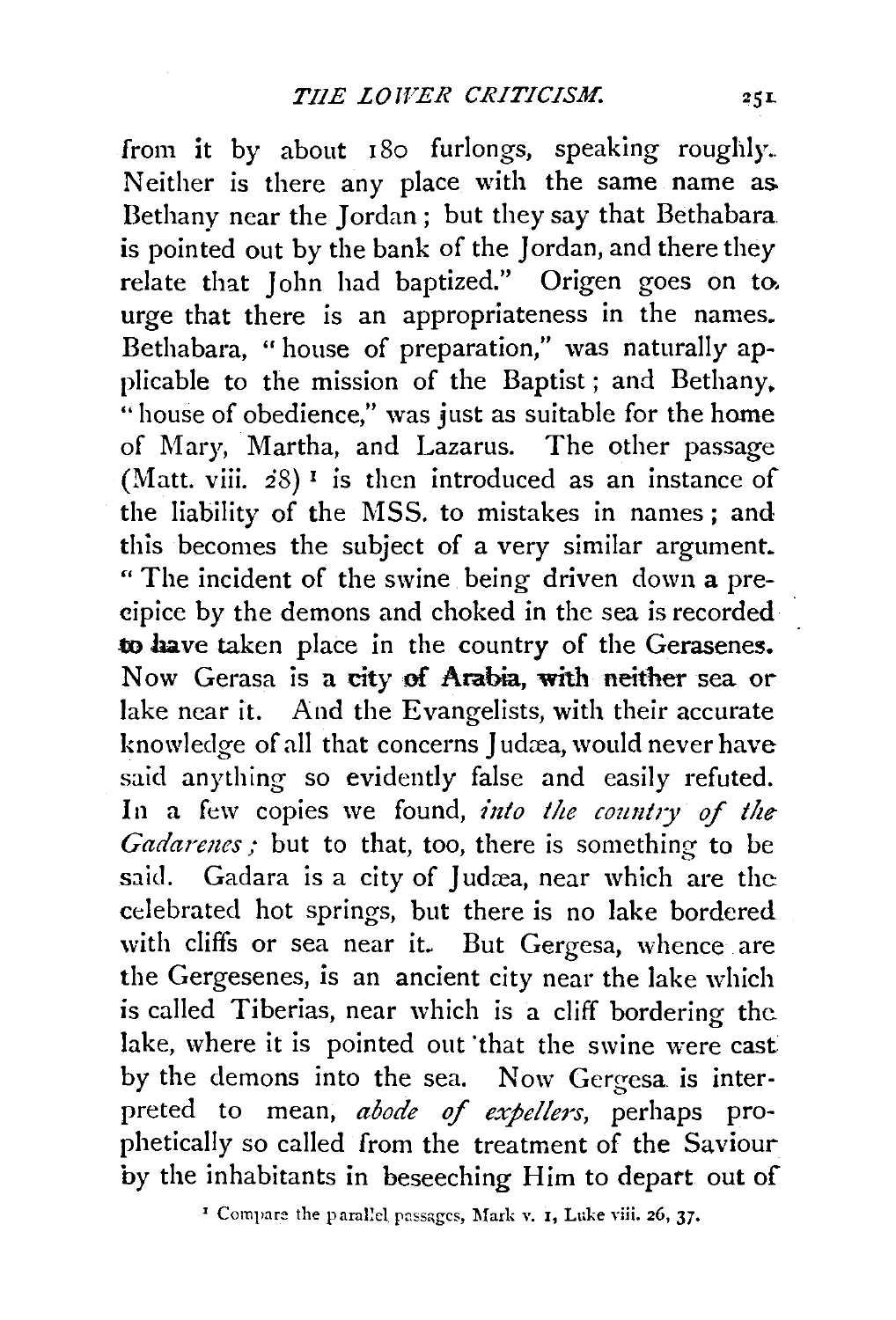their borders." Other examples of error in names are then adduced from the Old Testament.<sup>1</sup>

The influence of Origen was such as to secure a wide diffusion for both the readings which he preferred, In the one case he appears to have had *some*  MSS. authority (the reading Bethabara is still found in the Curetonian Syriac), in the other it is not clear that he had any. The reading "Gergesenes," though found in later MSS., may be a conjectural emendation of his own. As a conjecture it does credit to his knowledge of geography and to his desire to obtain minute accuracy in all things pertaining to the text of Scripture, though a modern critic would look with some suspicion upon the reasoning employed.<sup>2</sup> The *a priori* argument from the significance of the names is one of Origen's weaknesses; nor does his etymology of Gergesene appear to be correct. 3

Origen has another elaborate discussion of the reading in Luke xxiii. 45, which also turns upon internal grounds. In commenting on the statement that "There was darkness over all the earth from the sixth hour to the ninth hour," he notices the objection that there is no mention of this darkness in any of the histories, .and he also refers to the assertion, made, as it would seem, by the enemies of the Gospel, that the darkness was merely that of an ordinary eclipse. An eclipse, Origen says, it could not be, because an eclipse is caused by the obstruction of the sun's rays by the moon. This never takes place when the moon is full. But Christ suffered at the time of the paschal full moon. In defence it is urged that as the other accom-

<sup>&</sup>lt;sup>1</sup> Comm. in Ev. Joann. tom. vi. c. 24 (ed. Lommatzsch).

<sup>•</sup> It is, however, accepted by Mr. McClellan *(Commmtary ad !oc.)* and also by Canon Farrar *(Life of Christ, vol. i. p. 333 n.)* 3 See McClellan *ad loc.*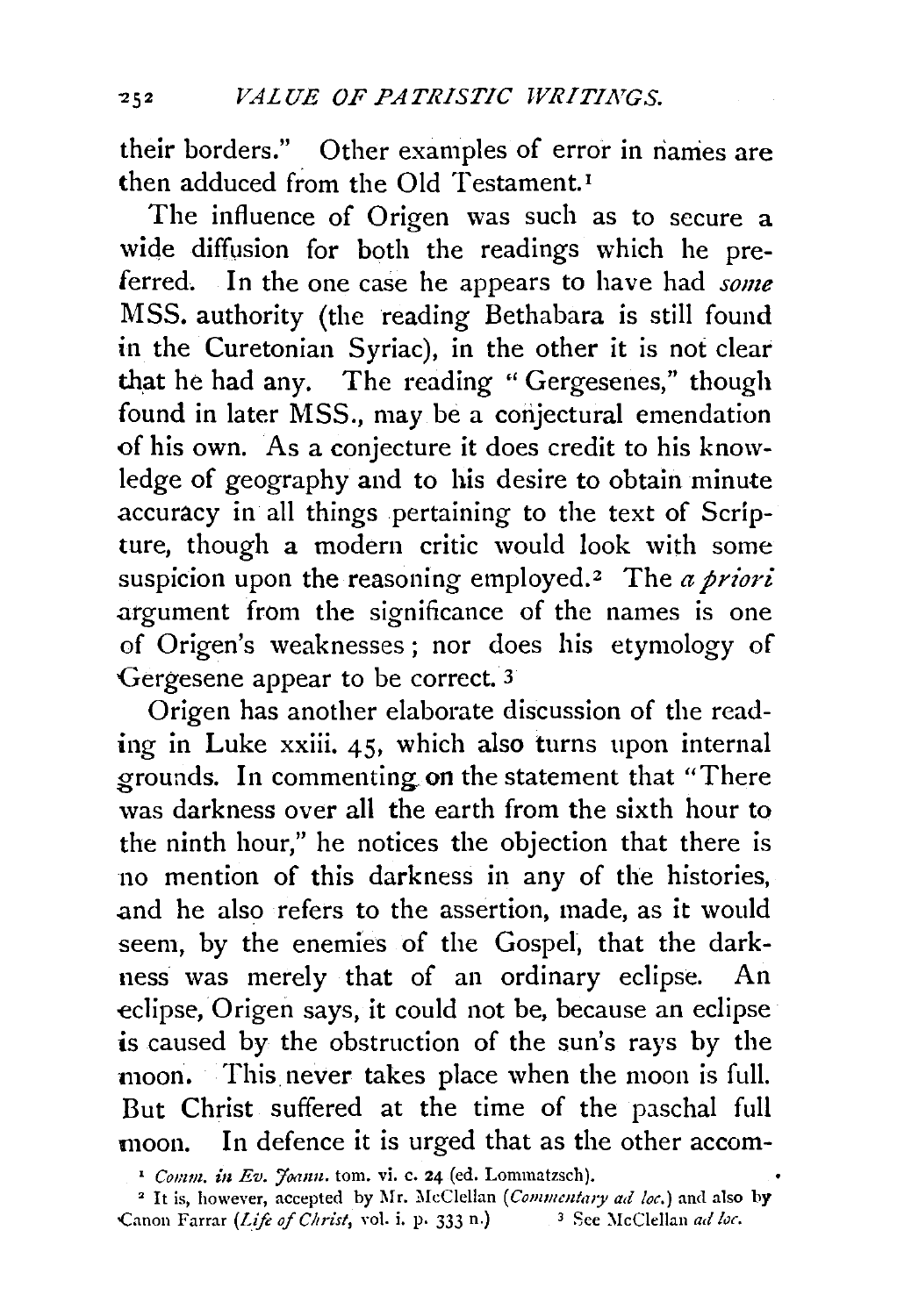paniments of the crucifixion were out of the common order of nature, so the eclipse too was not natural but miraculous. Here again the "children of this world" shew themselves " wiser than the children of light." They fall back upon the fact that no writer, Greek or Roman, and not even the chroniclers whose business it is to notice such phenomena, make mention of anything of the kind. Phlegon, indeed, in his chronicles, speaks of an eclipse under Tiberius, but he does not say that it took place when the moon was at the full. This is a real and weighty objection, which, however, Origen feels bound to meet, in order that the 'believer may have a reason for his faith. " We assert, then, that Matthew and Mark did not say that an eclipse took place at that time, nor yet did Luke, according to many copies, which read thus: 'And it was about the sixth hour, and there was a darkness over all the earth until the ninth hour, and the sun was darkened.' But in some copies the reading is not *there was darkness, and the sun was darkened,* but this, *there was* darkness over all the carth, the sun being eclipsed. Perhaps some one, wishing to speak more plainly, ventured to substitute for *the sun was darkened*, the *sun being eclipsed*, under the idea that darkness. could only be caused by an eclipse of the sun. I prefer to think, however, that the treacherous foes of the Church of Christ substituted the expression that darkness was caused, *the sun being eclipsed*, in order that the Gospel might be plausibly refuted in accordance with the inventions foisted in by those who seek to refute them. I think, therefore, that just as the other signs which took place at the Passion were confined to Jerusalem, so also the darkness spread only over all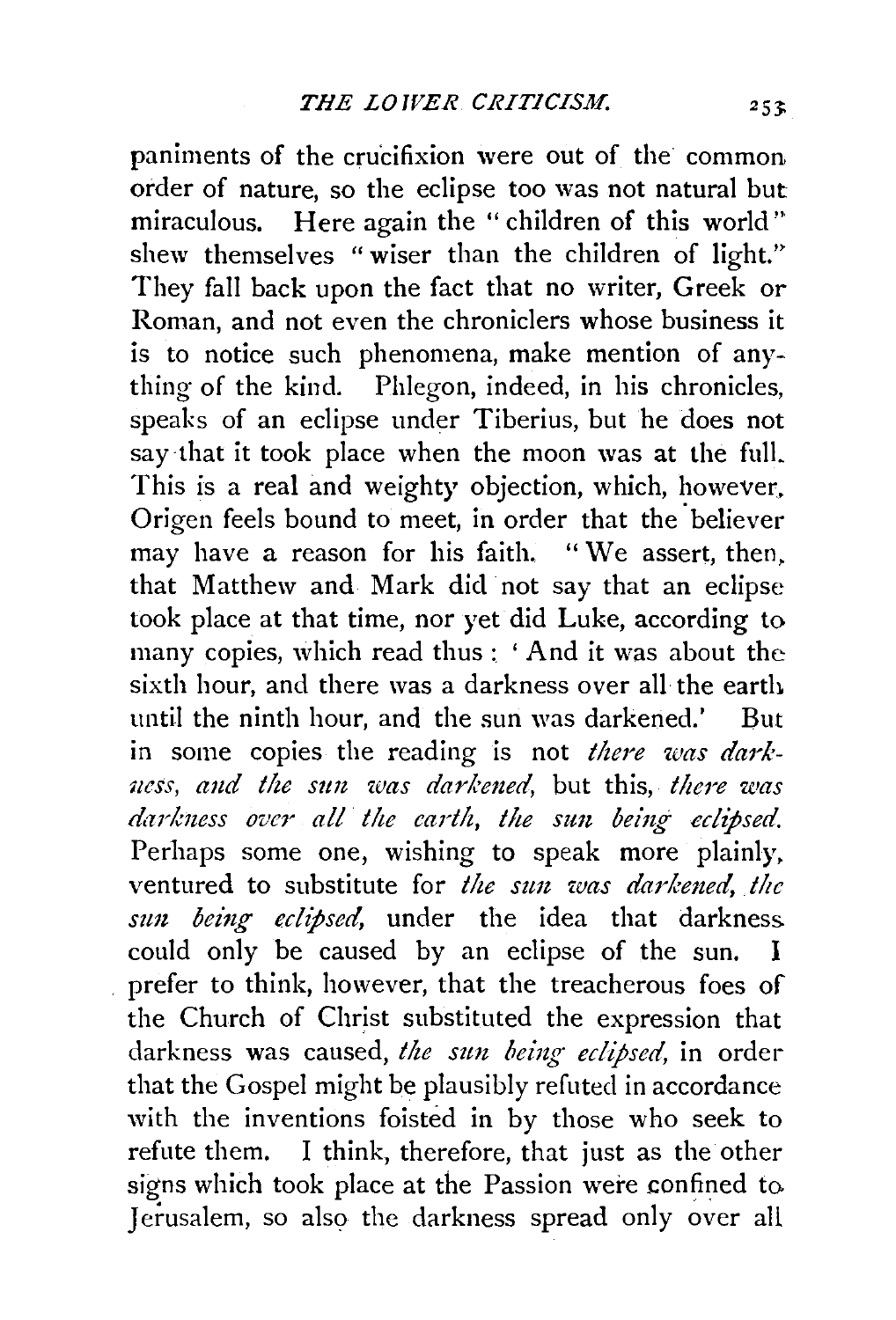the *land of Judga* until the ninth hour." Thus it was, Origen explains, that the darkness came not to be mentioned by the historians ; and he adds further that the cause of it is probably to be sought not in anything to do with the sun, but in a dense pall of cloud.<sup>1</sup>

Origen's discussion of this point has been given at somewhat greater length than would have been necessitated by the question of reading alone, because of the help which it affords in defining the conception which previous quotations have led us to form of the character and genius of the man, his quick intelligence, his openness to receive ideas, his intellectual fertility, his comprehensive knowledge, and his thoroughness in dealing with difficulties. No doubt there is again a weak place in the hypothesis, which he not only suggests but prefers, that the text had been intentionally corrupted. We have seen in other instances how unfounded these suspicions of corruption for the most part were. But perfect fairness was hardly to be expected. We must take the portrait that Origen has drawn of himself without extenuating its defects. It is still the portrait of a great and far-reaching mind.

It will have been observed that Origen puts forward a much better hypothesis than that of intentional falsification-a hypothesis of a kind that plays a large part in modern textual criticism - that, namely, of what. would now be called an explanatory gloss. He thinks that some Christian, who would probably be a scribe, arguing that darkness is usually caused by an eclipse, substituted the words, the "sun being eclipsed," for " and the sun was darkened." In this particular passage the hypothesis does not seem to be needed ; for the

<sup>&</sup>lt;sup>\*</sup> Comm. in *Matt.* tom. x. c. 134.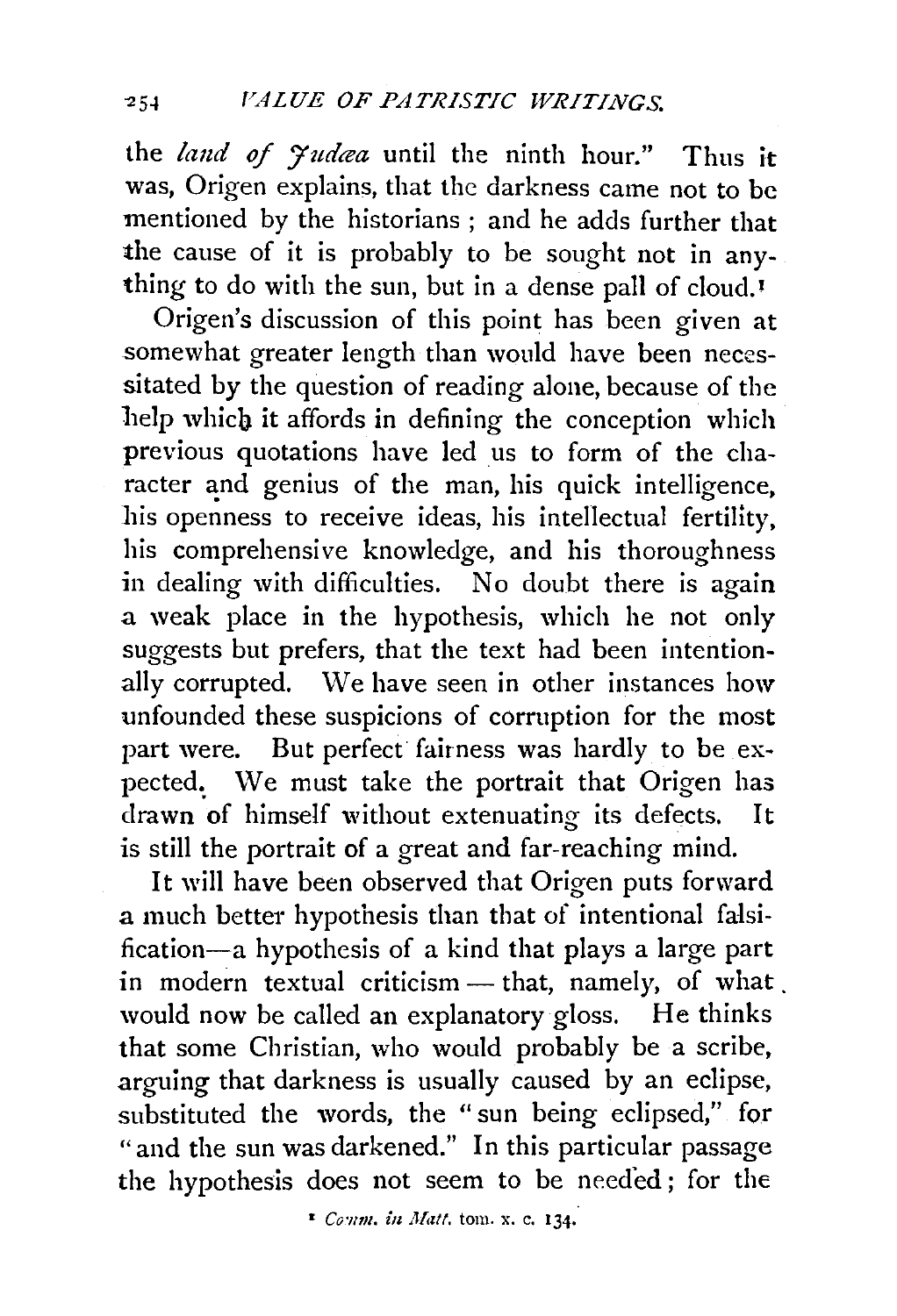reading, "the sun being eclipsed," is found just in that group of MSS. ( $\mathbf{x}$ ,  $\mathbf{B}$ ,  $\mathbf{C}^*$ ,  $\mathbf{L}$ ), which best sustains the test of a wide comparative examination of instances; and it seems, on the whole, not at all improbable that the reading so supported is the true one. Still, it is interesting to note that such a hypothesis is put forward, and that eminent text critics like Origen were quite aware of the possibility of corruption from this cause.

I proceed to give a few examples of a different kind of hypothesis, but one that we are also apt to suppose peculiar to modern times.

It has been seen that Irenæus, in accounting for the variety of reading in the " number of beast," suggests that one letter had been mistaken for another. In like manner Tertullian explains a diversity of reading in 1 Corinthians vii. 39 by the excision, "either crafty or accidental," of two syllables.<sup>1</sup> Augustine in several instances points to the resemblance in the Greek words represented by varieties of reading in the Latin. Thus in Numbers xvi. 30, some of the Latin texts had "in visione" ( $=\phi \omega \pi i$ ), others "in hiatu" ( $=\chi \omega \pi i$ ). In Leviticus xxv. 23, some Latin copies read "[the land shall not be sold] for profanation" ( $\beta \epsilon \beta \eta \lambda \omega \sigma \iota_{S}$ ), others, "for confirmation" *(βεβαίωσις)*. In Joshua ix. 4 {"They shall take old sacks upon their asses") "some MSS., both Greek and Latin," Augustine says, "have upon their shoulders, but others, which seem to be more trustworthy, have not *upon their shoulders*, but *upon their asses*. For the resemblance of the word in the Greek made corruption easy, hence it is that the Latin copies came to differ; for  $\phi_{\mu\omega\nu}$  and  $\phi_{\nu\omega\nu}$ 

' *De Jlouogam.* c. ii.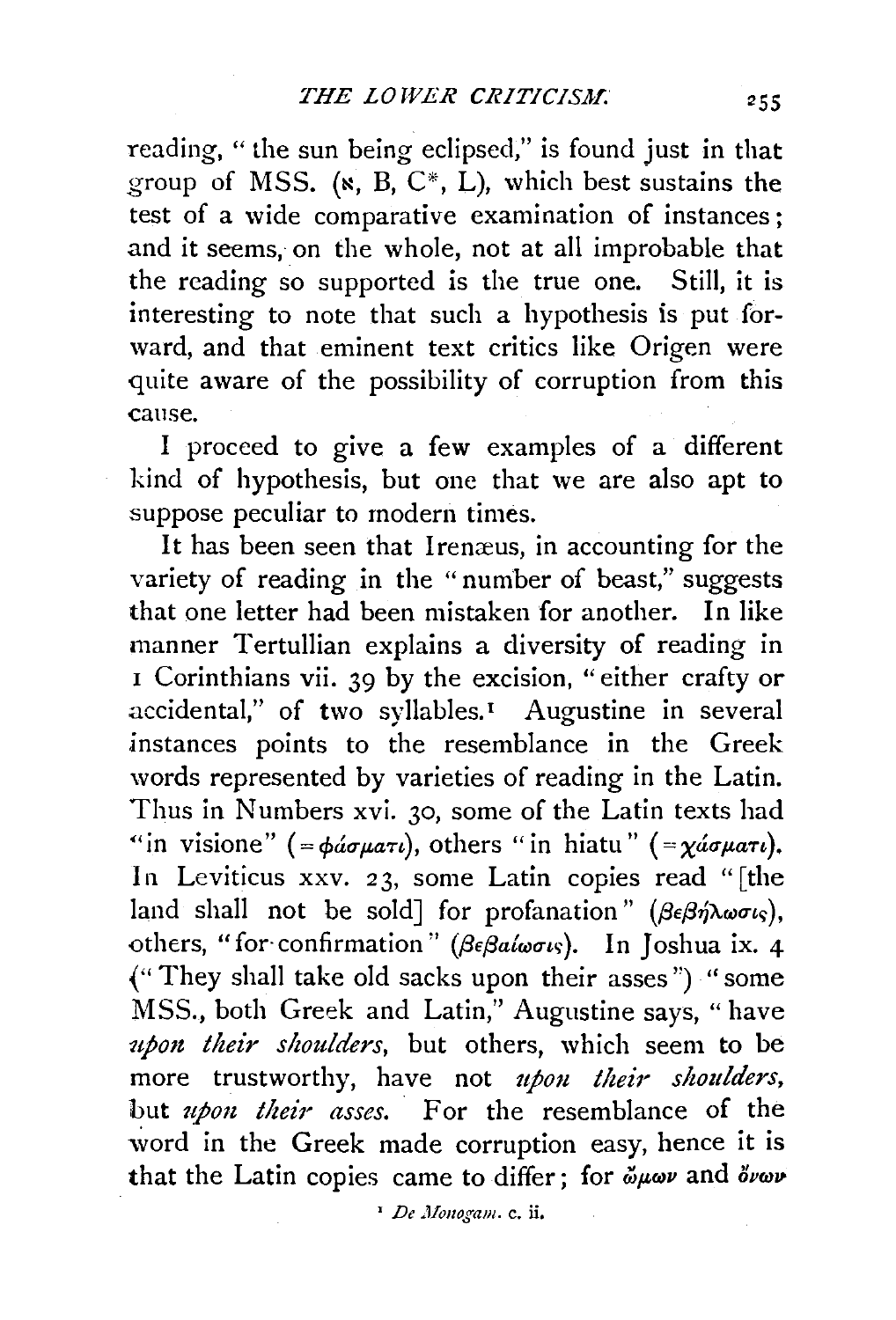are not very different in sound, the first of which means *shoulders,* and the second *asses."* <sup>1</sup>

An instance of greater interest and importance has been preserved from Eusebius in the "Catena" of Corderius. From this it appears that in the so-called Ouastiones ad Marinum Eusebius, besides discussing other difficulties in the account of the Passion, paid attention in particular to the seeming discrepancy between "the third hour" of Mark xv.  $23$ , and "the sixth hour" of John xix. 14. This discrepancy, which is now most" commonly removed by the supposition (probable on other grounds) that St. John used a different mode of reckoning time, Eusebius explained as a clerical error *(γραφικὸν σφάλμα)* arising from oversight on the part of the copyists—the letter *, standing for* 3, being confused with the digamma  $F$ , standing for 6, through the curving of the upper line in the former (κυρτωθείσης της αποτεταμένης είς μηκος εύθείας). The suggestion is ingenious, and but that it is made for a purely harmonistic purpose, might have had a 'considerable degree of plausibility.

The above examples may perhaps suffice to illustrate the manner in which the ancients dealt with textcritical problems. But the present paper would not be complete unless it contained some further notice of the three or four greater and more sustained critical labours, the fame of which has come down to us. These greater works are the Hexapla of Origen, the Recensions of Lucian and Hesychius, and Jerome's Vulgate.

Origen's Hexapla must have been a marvellous product of that indefatigable industry and careful scholar-

<sup>&</sup>lt;sup>\*</sup> See the passages quoted in Ziegler, *Die lat. Bibelübersets, vor Hieron.* p. 67.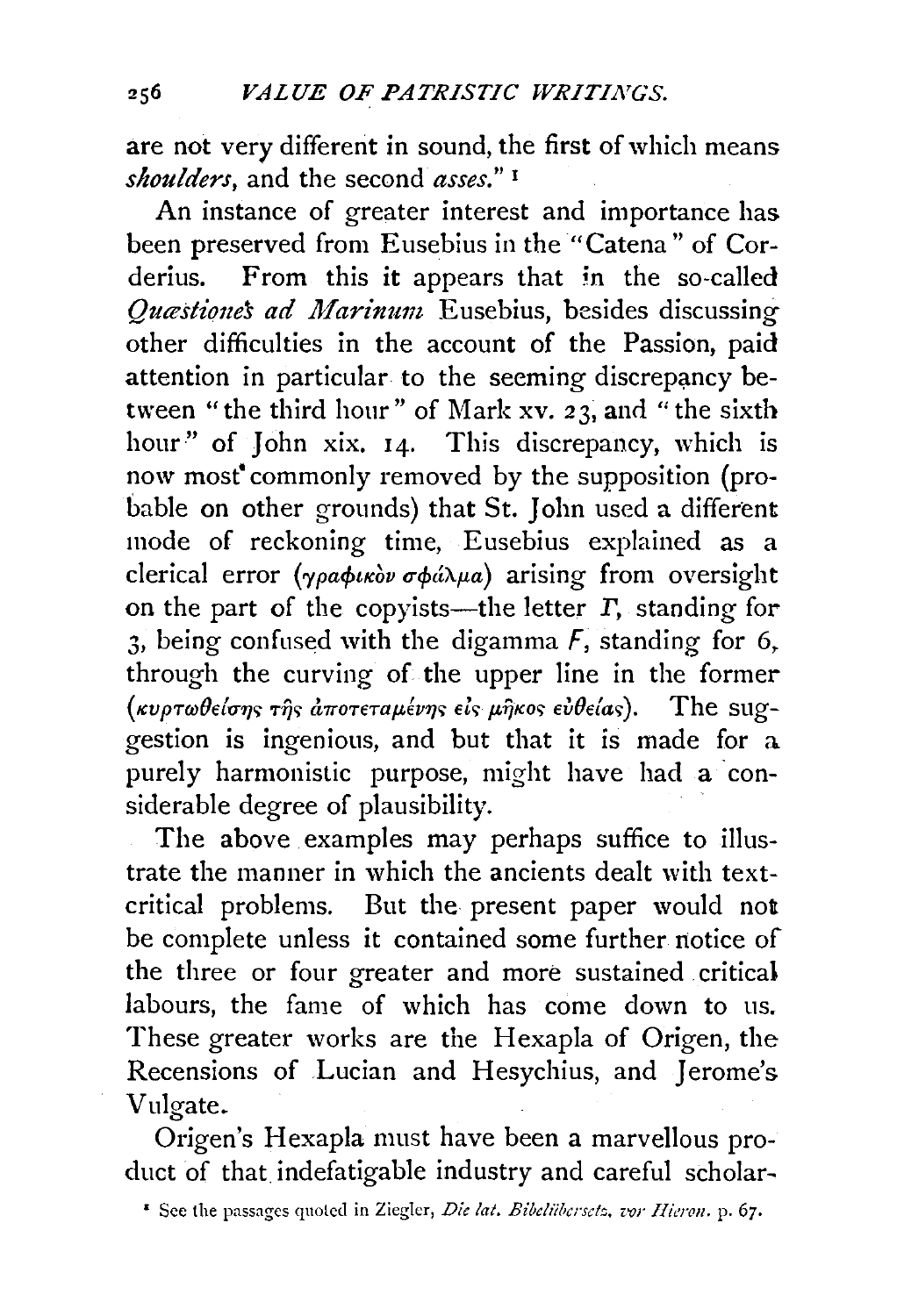ship for which its author was renowned. It was no less an undertaking than the presentation in parallel columns of the Hebrew text of the whole of the Old Testament along with the principal Greek Versions. First came the Hebrew in Hebrew characters; then the same in Greek characters ; then the Greek version of the Jew Aquila; then that of the Ebionite Symmachus ; then the Septuagint ; then the version of Theodotion, also, like Symmachus, an Ebionite Christian, and a little his predecessor in point of time, Theodotion's work having been published shortly before Otigen's·birth, and that of Symmachus during his boyhood. Besides these versions two others, which were anonymous, were introduced in certain books; and on the Psalms a seventh version even was given. The relation of the Septuagint to the Hebrew and to these versions was carefully noted. Words, phrases, and sentences which were wanting in the Hebrew and in the other versions, were marked with an obelus *(i.e.,*  a broad stroke, with or without a dot or dots above or below). Words, phrases, or sentences which were wanting in the Septuagint, as compared with the Hebrew, were supplied from the other versions, and the portion thus supplied was marked with an asterisk.<sup>1</sup> ln this way care was taken not hastily to shock the readers of the Septuagint-which was held in high honour, and believed itself to have been divinely inspired-by the rude excision of the added and interpolated matter; and at the same time every facility was afforded to the reader for exercising such criticism

257

<sup>•</sup> Jerome *(Ep.* ad *Sunuiam et Frctd.)* says that the *obelus* might be called "a spit with which to transfix and run through" all not found in the original. See Redepenning, Origenes, ii. p. 169 n., and for the different forms of the obclus, Field, Ilexapla, pp. lv. lvi.

VOL. XI.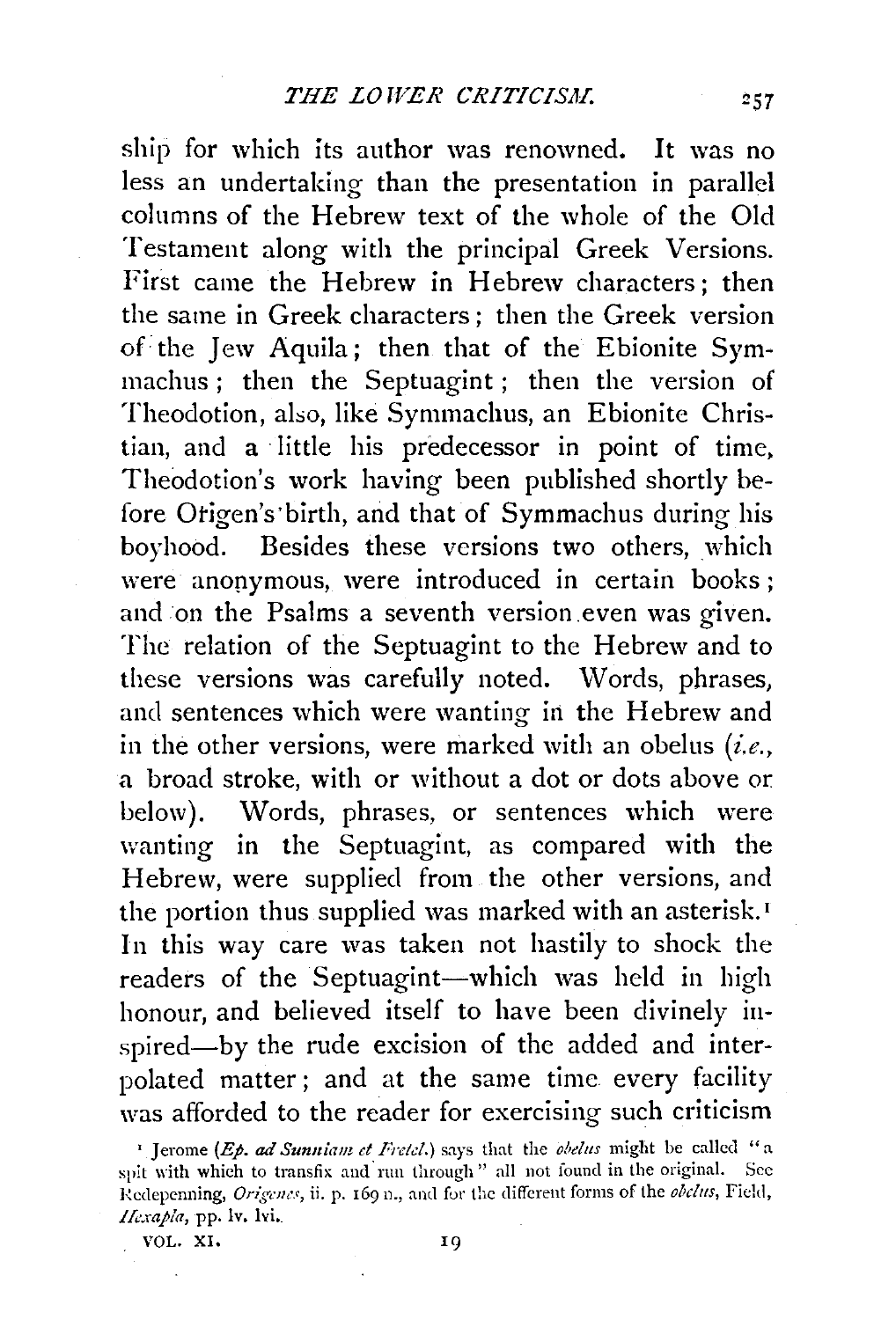as he wished, while the mere juxtaposition of the best versions was an admirable commentary upon the sacred text.

In this way much was done for the intelligent study of the Old Testament. And yet the primary object of the Hexapla was not what would be called in modern times strictly text-critical. Origen was, indeed, well aware of the corrupt condition into which the Septuagint texts of his own day had fallen, and he speaks as if he had found a remedy for this in his Hexapla ; but his remedy consisted in furnishing the means of an easy comparison of the Septuagint with other versions and with the original, and not in a systematic critical revision of the Septuagint itself. This labour Origen did not undertake. What he offered was rather the materials of a revised transla- . tion than a revised text of a particular existing translation. The Septuagint column in his Hexapla presents a good text, but not the best text attainable. There are no signs that it was based upon an elaborate comparison of MSS., though as Origen was wont to distinguish between good and bad copies of the LXX., there can be little doubt that the MS. or MSS. which he used were such as he himself believed to be in the main trustworthy. As such the Hexaplar text of the LXX. came to be highly valued. The work as a whole filled not less than fifty large volumes, and, so far as we know, it was never copied. But single columns, the Septuagint column especially, were repeatedly copied. The zealous promoters of the best learning of their day, Pamphilus and Eusebius of Cæsarea, took care that this text was widely diffused; and in the time of Jerome it was the typical text of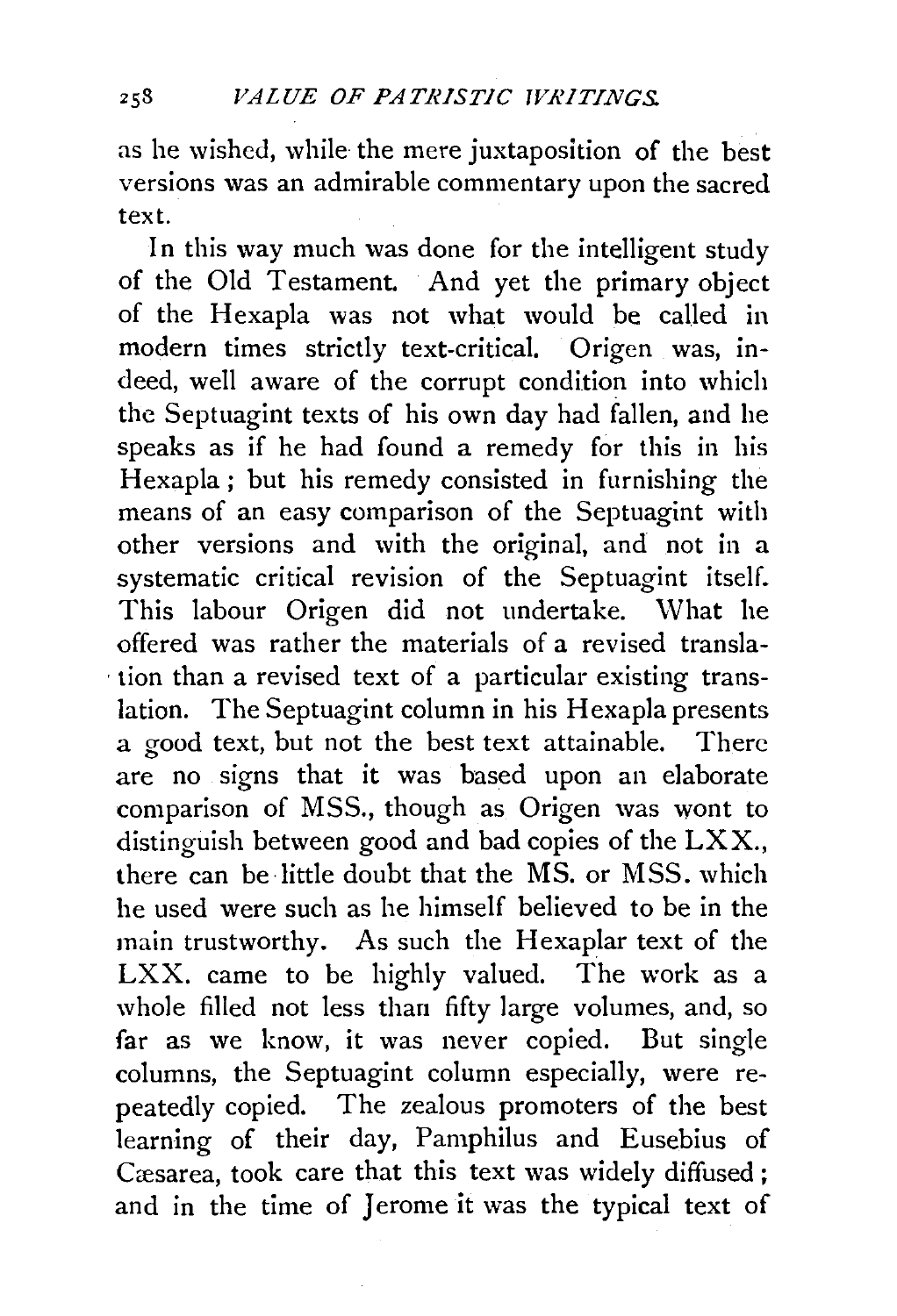which the Churches of Palestine boasted their pos session.<sup>1</sup> Besides these copies a Syriac version was made direct from the Hexaplar text by Paul, bishop <>f Tela in A.D. 618, and a portion at least of this .Syriac version was further translated into Arabic. The original Hexapla, which was still to be seen in the library at Cæsarea in the time of Jerome, 150 years after the death of its author, perished not very long .afterwards-how is not known. 2 Considerable fragments of it, however, have been recovered indirectly, and these have recently been re-edited in a masterly .and sumptuous manner by Dr. Field. There are few recent works of which English scholarship has more reason to be proud.

Origen's treatment of the text of the New Testament was not dissimilar. He did not undertake a professed revision of it. At the same time the MS. that he used no doubt bore marks of his own correction, and copies of this MS. were highly prized. Jerome him- -self deferred to their authority.3

Besides Origen's Hexaplar text, which, as we have seen, acquired a certain predominance in Palestine, it may be gathered from a passage in the writings of Jerome that two other types of text obtained a considerable local diffusion. "Alexandria and Egypt,"

<sup>1</sup> Praf. in libb. Paralipom.

<sup>2</sup> The common conjectures on the subject are refuted by Field, *Hexapla*, p. xcix. n.

<sup>3</sup> See the passages quoted in Redepenning, Origenes, p. 184 n. Wetstein appears to have expressed his conviction that "if only a codex of Origen's had come down to us, or if his writings had been preserved entire, this would have done more for the accurate editing of the New Testament than all the other Fathers and codices that have come down to us" (ib. p. 185 n.) This, however, is rather an exaggeration if we take into account not only the other Fathers and MSS. but also the valuable remains of Origen's writings which we possess as it is. It is an immense advantage to be able to compare Origen's text with that derived ;through other channels.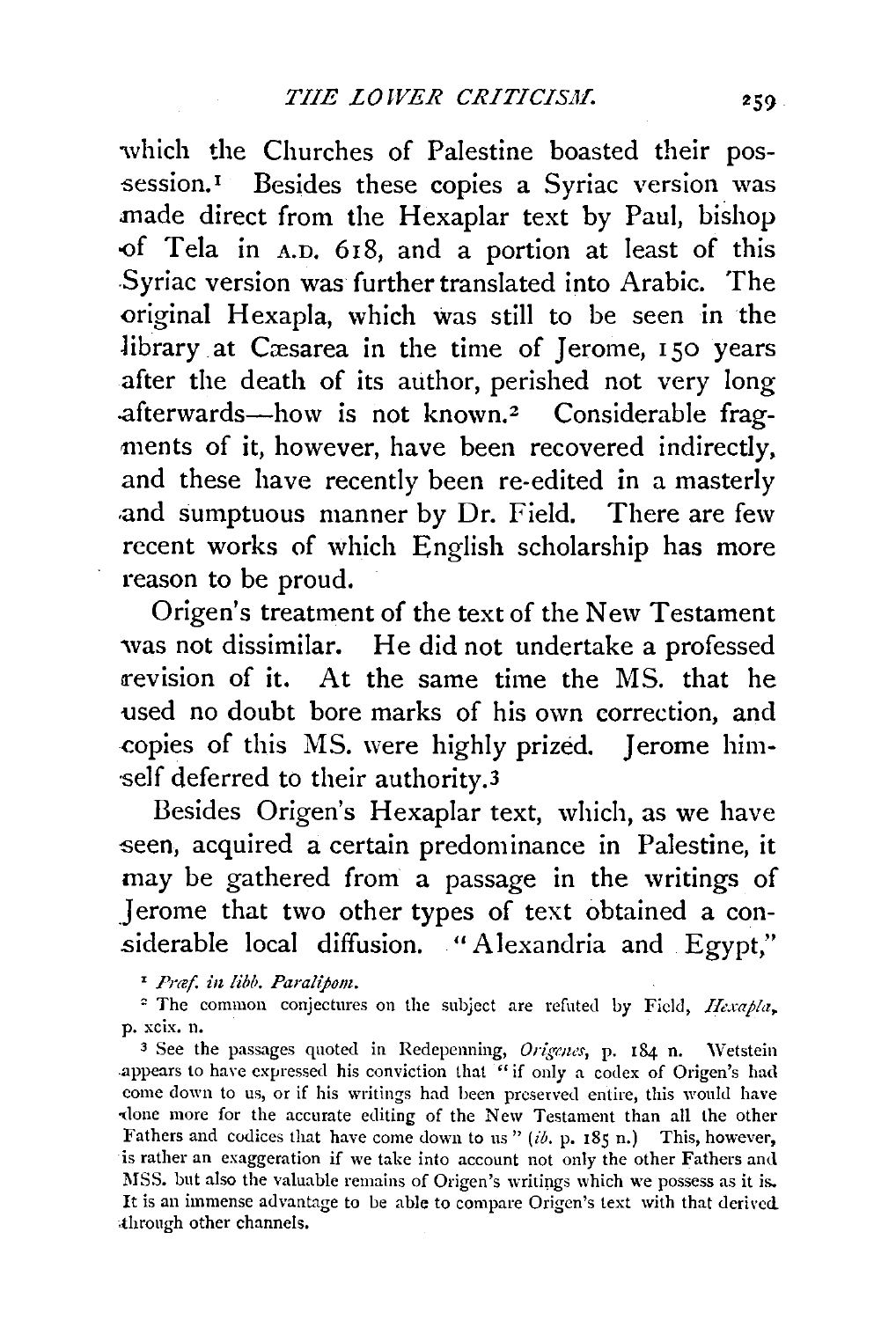he says, "claim the authority of Hesychius for their-LXX. texts, Constantinople, as far as Antioch, ap· proves the copies of Lucianus."<sup>I</sup> About Hesychius very little is known, except that he seems to have put forth a text of the New Testament as well as of the Old, the readings of which are scouted by Jerome. Lucianus of Antioch suffered martyrdom at Nicomedia in A.D. 312. Of his text not much more was. known than of that of Hesychius, which is several times mentioned by Jerome along with it, until the publication of Dr. Field's edition of the Hexapla. One of the most striking points in this work is the skill with which the traces of Lucian's text are followed out until it seems to be definitely localized in certain MSS. of the LXX. These MSS. agree with the quotations in Chrysostom and Theodoret, who appearto have used Lucian's recension. The method by which the text of Lucian was formed does not appear to havediffered very widely from that of Origen in constructing his Hexapla. At the same time it is marked by some peculiarities.<sup>2</sup>

The last great systematic work that we have to notice is Jerome's Vulgate. The different parts of this work possess from a text-critical point of view a different value. That upon which Jerome first began and which he first completed was the Gospels. Here he did not venture upon a new translation direct from the Greek, but contented himself with a revision of the Old Latin text already existing, Jerome's complaints of the state of this text remind us closely of Origen's. description of the condition in which he found the text.

<sup>&</sup>lt;sup>I</sup> Ep. ad Sunniam et Fretcl. above quoted.

<sup>&</sup>lt;sup>2</sup> See Field, *Ilexapla*, pp. lxxxiv-xciii.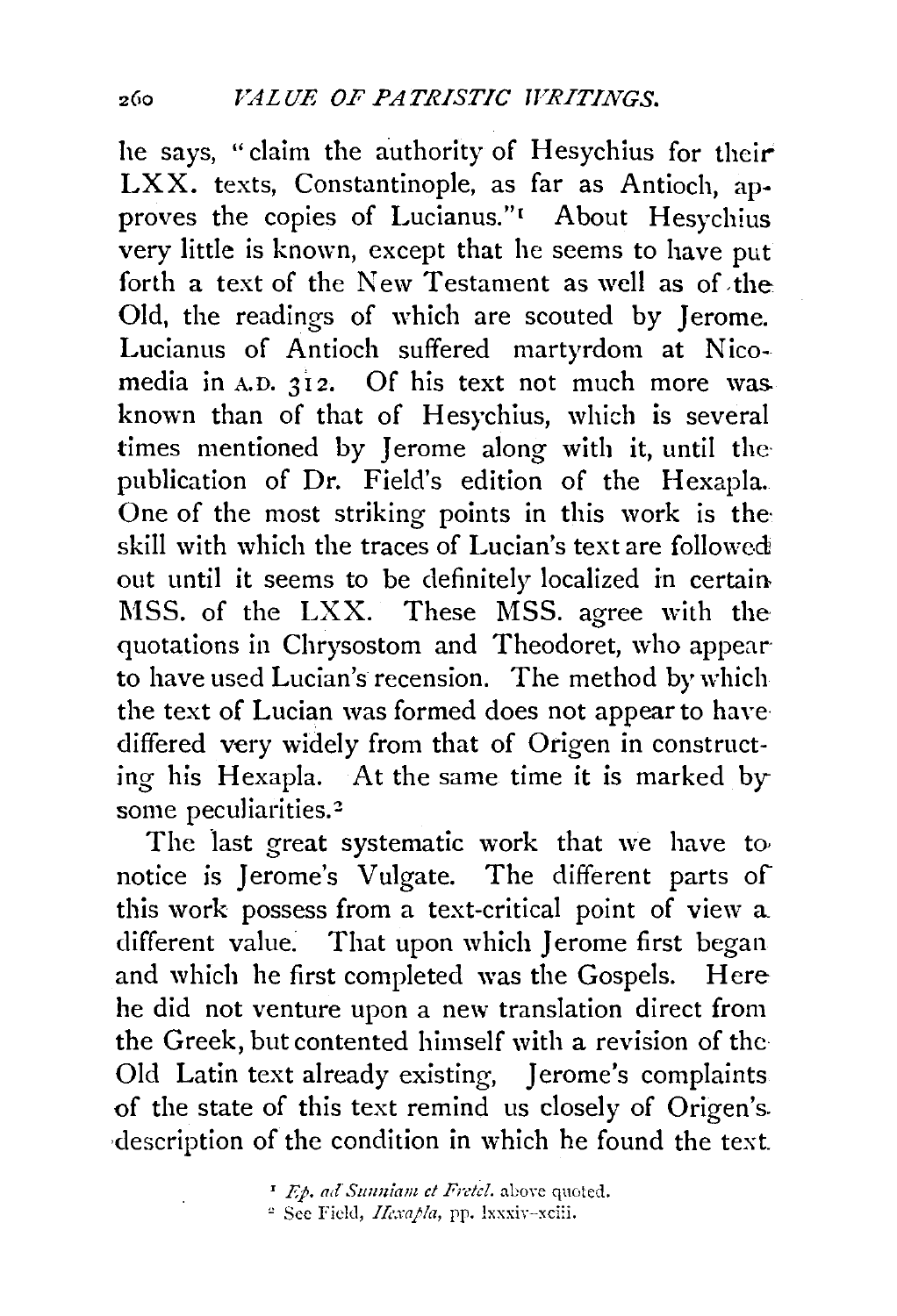of the LXX. "There are," he says, "as many texts as copies." "Some things have been badly translated from the first, others have been perversely corrected by ignorant meddlers ; others, again, have been added or altered by careless scribes." $1$  This confusion St. Jerome sets himself, at the instigation of Pope Damasus, in some degree to remedy. His conception of the work .grew as the work itself proceeded. He began with the Gospels; and here all he did was to revise the Old Latin translation already in use. The revision was not, however, by any means thoroughgoing. The more obvious blunders and interpolations were removed, but many also were left. For the rest of the New Testament the revision was even slighter still. It .appears to have affected the rendering rather than the text. When the New Testament was finished the Psalter was revised upon the same principles. This was about A.D. 383. Not long afterwards Jerome obtained access for the first time to Origen's Hexapla. This made him dissatisfied with his own work, and he brought out a second edition of the Psalter carefully .corrected from the Hexaplar text. This edition of the Latin Psalter is commonly known as the " Gallican," from the fact that it was used in the Gallic Churches at .a time when the Churches of Italy still retained the dder form. The Gallican Psalter is that which now stands in the authorized text of the Vulgate. Other books of the Old Testament were revised in like manner from Origen's text. These, however, were not made public ; indeed, they were lost to the author himself through the bad faith of some one whom he does not name.<sup>2</sup> But both these revisions—the one partial,

<sup>1</sup> Pref. in quat. Ev: ad Damas. <sup>•</sup> *Ep. cxxxiz. ad Augustin.*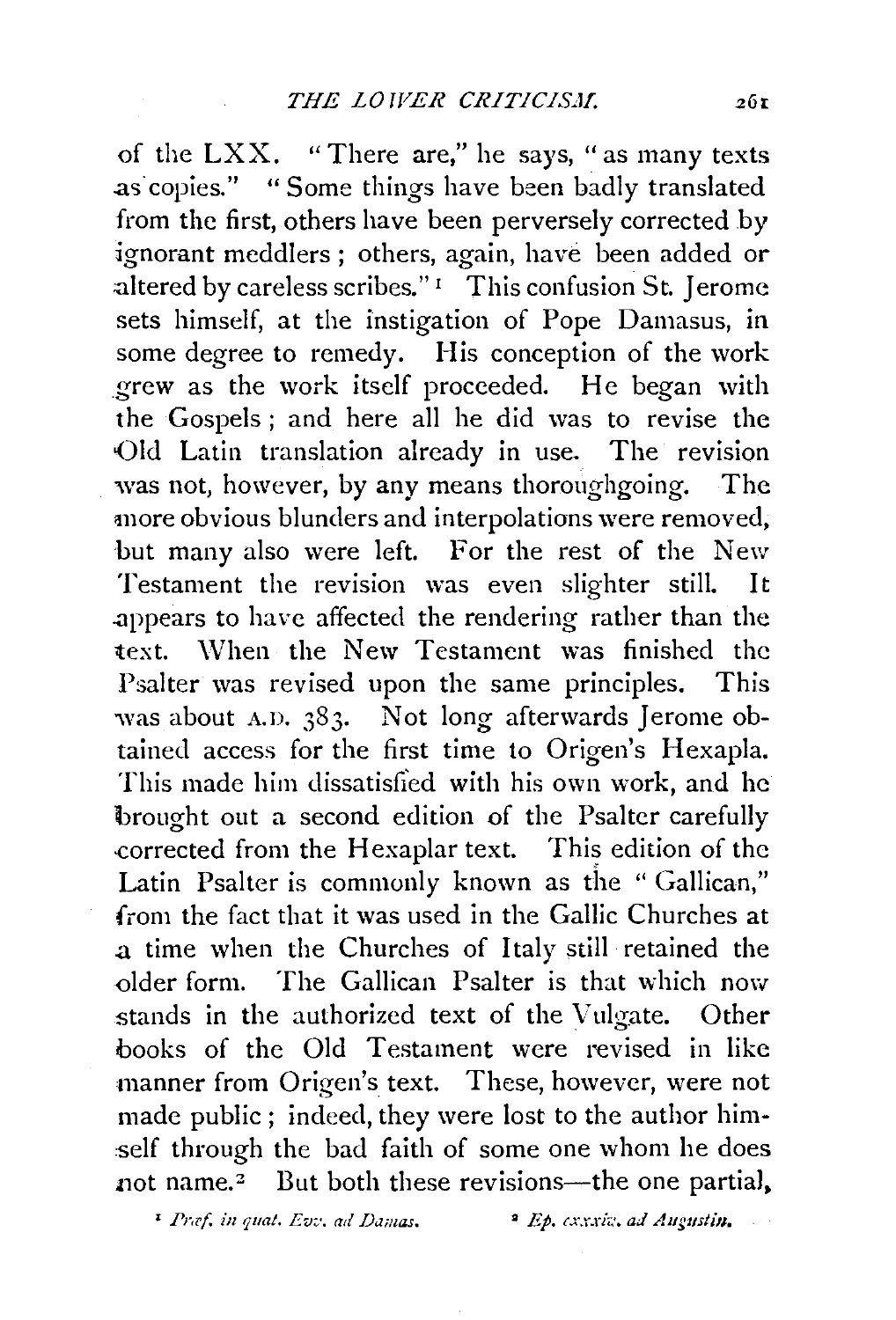the other more thorough-of the Old Latin version were soon to be overshadowed by a bolder undertaking--the veritable Vulgate-Ierome's own translation. direct from the Hebrew. It is impossible not to admire the energy with which Jerome set to learn Hebrew when well advanced in life, the courage with which the difficulties of the language were wrestled with and overcome, and the vigour and skill with which the work of translation when once begun was. carried through. It is true that in those days there were no scientific grammars, no formulated rules to help the learner in his task. He was dependent entirely upon such traditional knowledge as he could pick up from living teachers ; and he was at the mercy of those teachers whatever their own attainments might be. Jerome seems in this, for the time, to have been fortunate. He ended by becoming the first Hebraist among the Fathers, superior to his contemporary. Epiphanius, superior to Theodoret, superior even to Origen. None of these could have done what he did, and that he should have been moved to do it is matter for lasting gratitude.

But what we have to consider now is the value of Jerome's great work not as a translation but as a recension of the text. Here we must distinguish. For the Old Testament the Vulgate is chiefly valuable as shewing that the Hebrew text then current was very similar to that which became formally fixed about a century later by the Masoretic editors. The Gallican Psalter is important not directly for the Hebrew or Greek texts, but mediately as a help to recovering the Hexaplar text. In the New Testament there is, of course, a double element. That which the Vulgate: